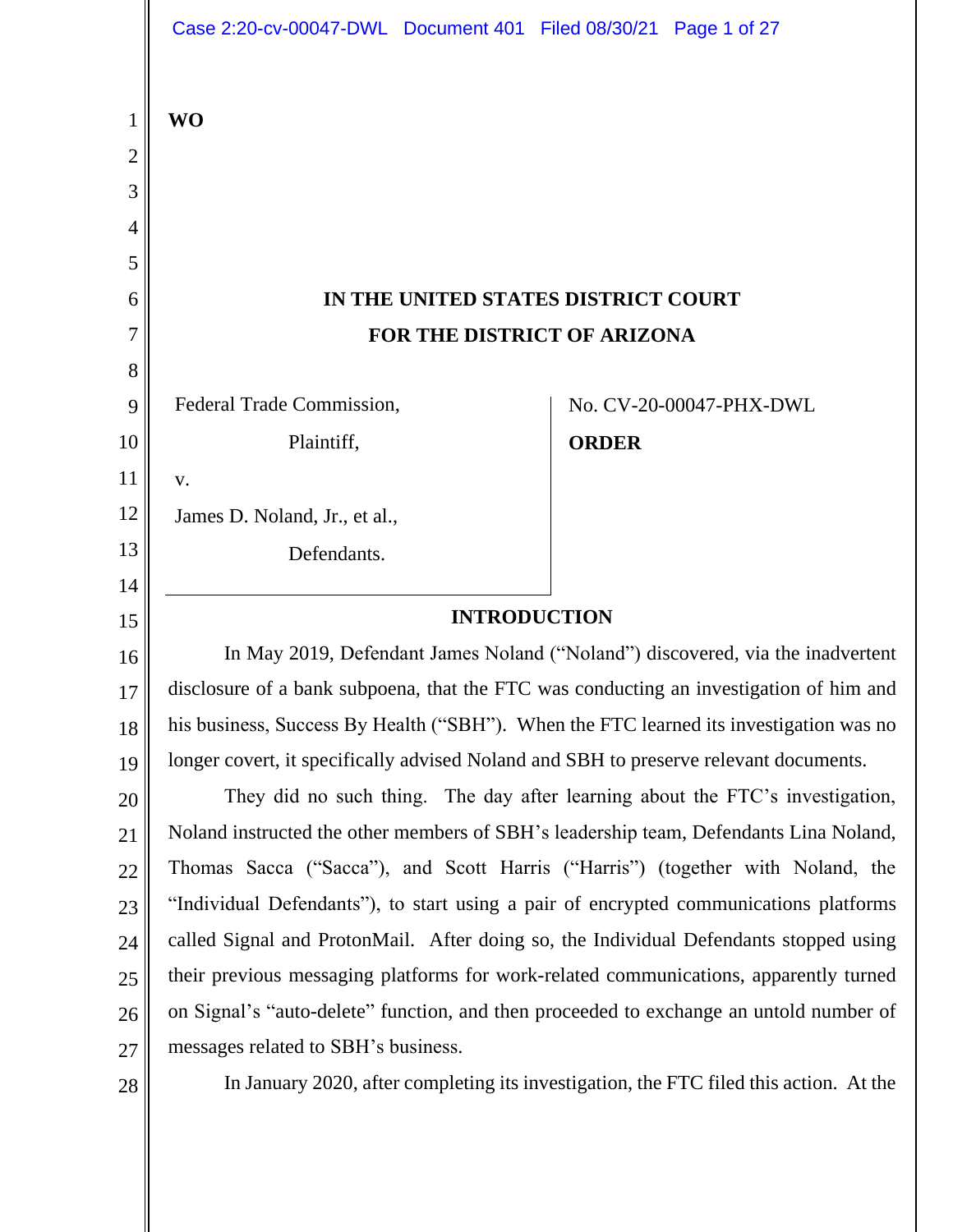#### Case 2:20-cv-00047-DWL Document 401 Filed 08/30/21 Page 2 of 27

 Individual Defendants to turn over the mobile devices they had used to operate the accounts in response to direct questioning about the existence of any encrypted 6 7 same time, the FTC sought and obtained a temporary restraining order ("TRO") that, among other things, appointed a receiver to assume control over SBH, required the Individual Defendants to produce their electronic communications, and required the business. Notwithstanding these orders, the Individual Defendants did not initially turn over their mobile devices and did not produce any Signal communications. Additionally, during a post-TRO deposition, Noland failed to disclose the Signal and ProtonMail communications platforms.

 It gets worse. It has now come to light that, during the months following the with what can be construed as a script to follow when drafting declarations the Individual Defendants wished to submit in support of their defense. These communications only came 10 11 12 13 14 issuance of the TRO, Noland used his ProtonMail account to provide third-party witnesses to light by fortuity, when one of the recipients anonymously disclosed them to the FTC.

 devices for imaging, the Individual Defendants deleted the Signal app from their phones in recover any of the Signal communications the Individual Defendants sent and received 15 16 17 18 19 Finally, in August 2020, just as they were about to belatedly turn over their mobile coordinated fashion. As a result, neither side's forensic specialists have been able to between May 2019 and August 2020.

Based on all of this, the FTC now moves for the imposition of spoliation sanctions. Based on all of this, the FTC now moves for the imposition of spoliation sanctions.<br>(Doc. 259.) The motion is fully briefed (Docs. 276, 277) and neither side requested oral argument. For the following reasons, the motion is granted. The Individual Defendants' systematic efforts to conceal and destroy evidence are deeply troubling and have cast a pall 20 21 22 23 24 over this action.

25

1

2

3

4

5

8

9

### **RELEVANT FACTUAL AND PROCEDURAL BACKGROUND**

26 27 28 This case concerns the business activities of SBH, "an affiliate-marketing program that sells coffee products and other nutraceuticals through its online platform and network of affiliates." (Doc. 106 at 1-2.) SBH is an unincorporated division of Success by Media

- 2 -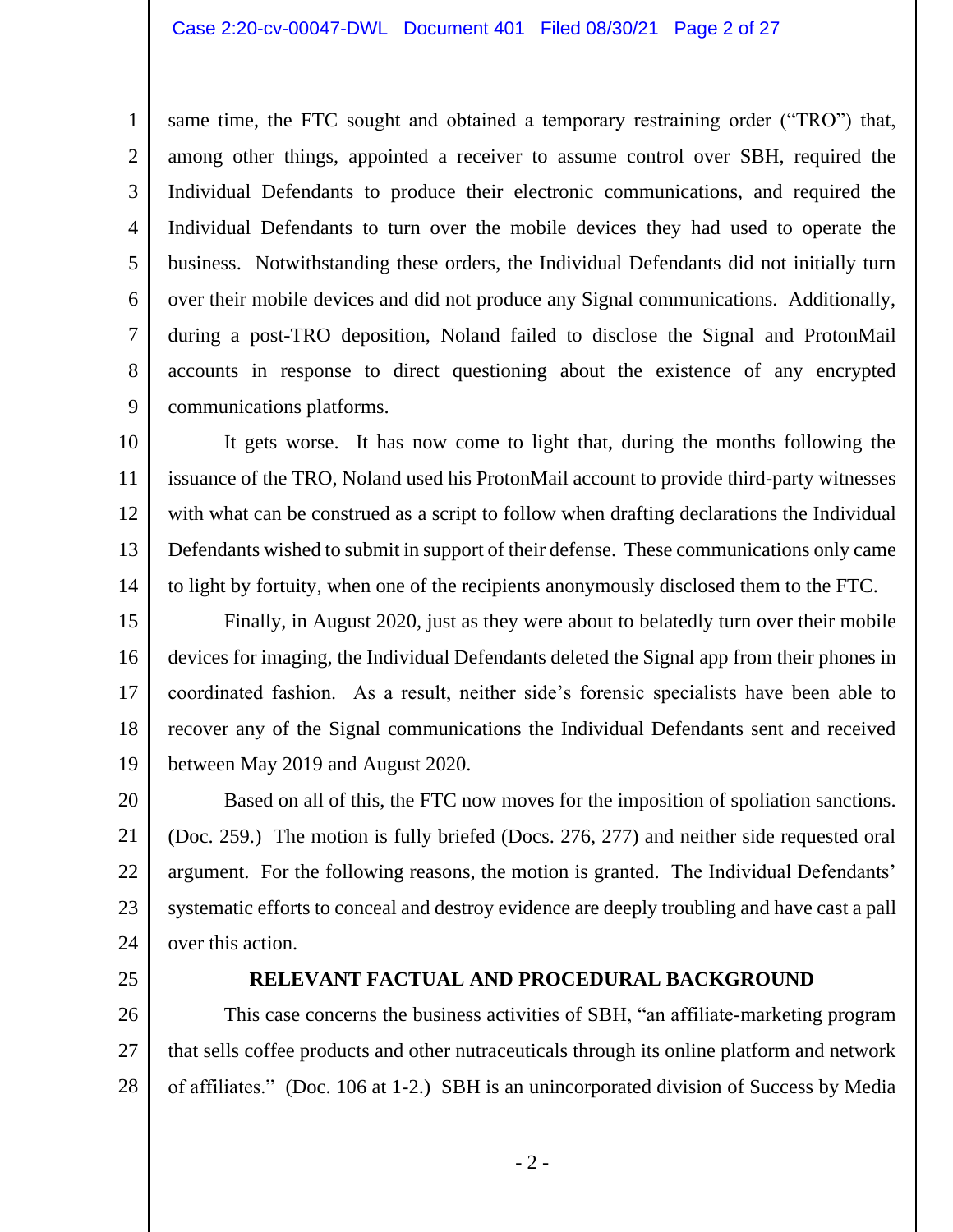Holdings Inc ("SBM"). (*Id.* at 1-2, 6.) The FTC alleges, among other things, that SBH operated as an illegal pyramid scheme and that the Individual Defendants, who held various leadership roles within SBH, made false statements to SBH's affiliates. (Doc. 3.)

 On April 26, 2019, the FTC issued a subpoena to Wells Fargo seeking financial information related to Noland and SBH. (Doc. 259-1 at 26-42.)

On or around May 15, 2019, Wells Fargo inadvertently disclosed the subpoena to Noland. (Doc. 8-19 at 5 ¶¶ 13-15; Doc. 259-1 at 25.)

 On May 16, 2019, one day after inadvertently learning about the FTC's subpoena, important invite to an app you need to install." (Doc. 259-1 at 4-5  $\P$  7-8, 14  $\P$  19.) The time that same day. (Doc. 228-1 at 2-3; Doc. 259-1 at 136, 147; Doc. 276-1 at 46, lines 3- 12.) Thereafter, Noland and the other Individual Defendants began encouraging SBH employees and affiliates to install the Signal app. (Doc. 259-1 at 7-17 ¶¶ 15-23.) It appears 8 9 10 11 12 13 14 15 16 17 18 19 Noland sent an invitation to Harris to install "Signal," a mobile messaging application that emphasizes user privacy,<sup>1</sup> and separately sent a message to the "SBH Leadership Council" (which included Noland, Harris, and Sacca) stating that he had "[j]ust sent y'all an evidence proffered by the FTC, which the Individual Defendants do not dispute, suggests that Noland, Harris, and the other Individual Defendants began using Signal for the first the Individual Defendants also turned on Signal's "auto-delete" function after installing the app, such that messages exchanged via Signal were not preserved.<sup>2</sup>

20 21

1

2

3

4

5

6

7

 "ProtonMail," a Switzerland-based encrypted email service. (Doc. 259-1 at 22 ¶ 38, 140.) Around the same time he started using Signal, Noland also began using

<sup>22</sup>

<sup>&</sup>lt;sup>1</sup> Signal, as noted, emphasizes user privacy. (Doc. 259-1 at 20 ¶ 32, 111-12.) The messaging data, including the content of the communications, cannot be tracked or 23 24 key security features of Signal are its end-to-end encryption and its assurance that all messaging data, including the content of the communications, cannot be tracked or observed by Signal itself or any party that does not have access to the user's device. (*Id.*  at 111-12, 119-20.)

us that they set all conversations to auto-delete with the exception of conversations with<br>their attorney."].) During a subsequent deposition, Noland was asked further questions on<br>this topic. (Doc. 259-1 at 139-40.) In r 25 26 27 28  $2^2$  In an October 2020 letter to the FTC, the Individual Defendants' counsel made statements about the use of the auto-delete function. (Doc. 228-2 at 42 ["Our clients inform deletion of the Signal app from their phones has made it impossible to forensically verify whether and when the auto-delete feature was, in fact, enabled. (Doc. 228-2 at 42.)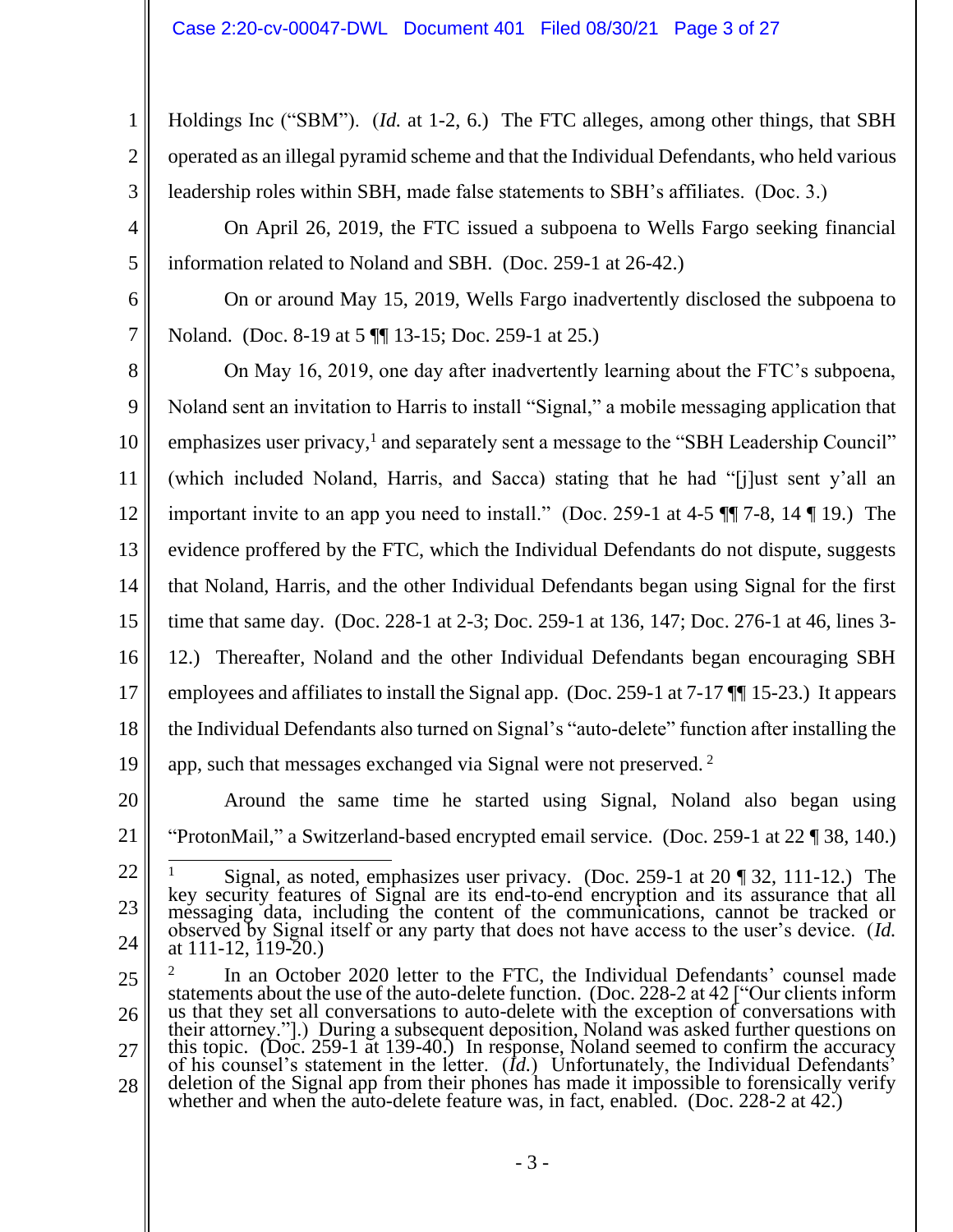### Case 2:20-cv-00047-DWL Document 401 Filed 08/30/21 Page 4 of 27

ProtonMail, like Signal, emphasizes user privacy. (*Id.* at 20 ¶ 33, 115-17.) Thereafter, Noland and the other Individual Defendants encouraged SBH employees and affiliates to use ProtonMail. (Doc. 228-2 at 5 ¶ 14, 6 ¶ 15; Doc. 259-1 at 12 ¶ 17, 13 ¶ 18, 15 ¶ 20, 22 ¶ 38.)

On May 20, 2019, Noland, through his attorney, contacted the FTC and offered to cooperate with the FTC's investigation. (Doc. 8-19 at 5 ¶ 15; Doc. 259-1 at 44, 138-39.)

 at that time and that "[Noland] and the company should suspend any ordinary course On May 29, 2019, the FTC responded by stating that it did "not have any requests" destruction of documents, communications, and records." (Doc. 259-1 at 44.)

 "ProtonMail" or directed persons to check Signal or ProtonMail messages. (Doc. 259-1 at 10 11 12 13 14 15 Throughout the remainder of 2019, the Individual Defendants instructed each other (as well as SBH employees and affiliates) to use Signal or ProtonMail for "anything sensitive" or "important things." (Doc. 259-1 at 12 ¶ 17, 18 ¶ 24.) Additionally, some of the Individual Defendants' unencrypted text messages simply referenced "Signal" or 13, ¶ 17, 16 ¶¶ 20-21, 18 ¶ 24.)

 On January 8, 2020, the FTC initiated this action. (Doc. 3.) That same day, the FTC moved for an *ex parte* TRO, which the Court substantially granted (Docs. 19, 38).3 SBH and affiliated entities. (Doc. 38 at  $16.$ )<sup>4</sup> The TRO required the Individual Defendants or encrypted messaging service . . . ." (Doc. 21 at 21; Doc. 38 at 21.) The TRO also required the Individual Defendants to turn over "[a]ll keys, codes, user names and  $3$  The TRO was later amended. (Docs. 20, 21.) The final, unsealed version of the 16 17 18 19 20 21 22 23 24 25 26 27 The TRO was served on the Individual Defendants shortly thereafter. (Docs. 44-49.) In the TRO, the Court appointed Kimberly Friday to serve as the receiver (the "Receiver") of to, among other things, "immediately transfer or deliver to the [Receiver] possession, custody, and control of . . . [a]ll Documents of or pertaining to the Receivership Entities, including all communications occurring via electronic mail, electronic messaging service, passwords necessary to gain or to secure access to any Assets or Documents of or

28

1

2

3

4

5

6

7

8

9

<sup>4</sup> Friday has since been replaced as the Receiver by Peter S. Davis. (Doc. 395).

TRO was filed on January 17, 2020. (Doc. 38.)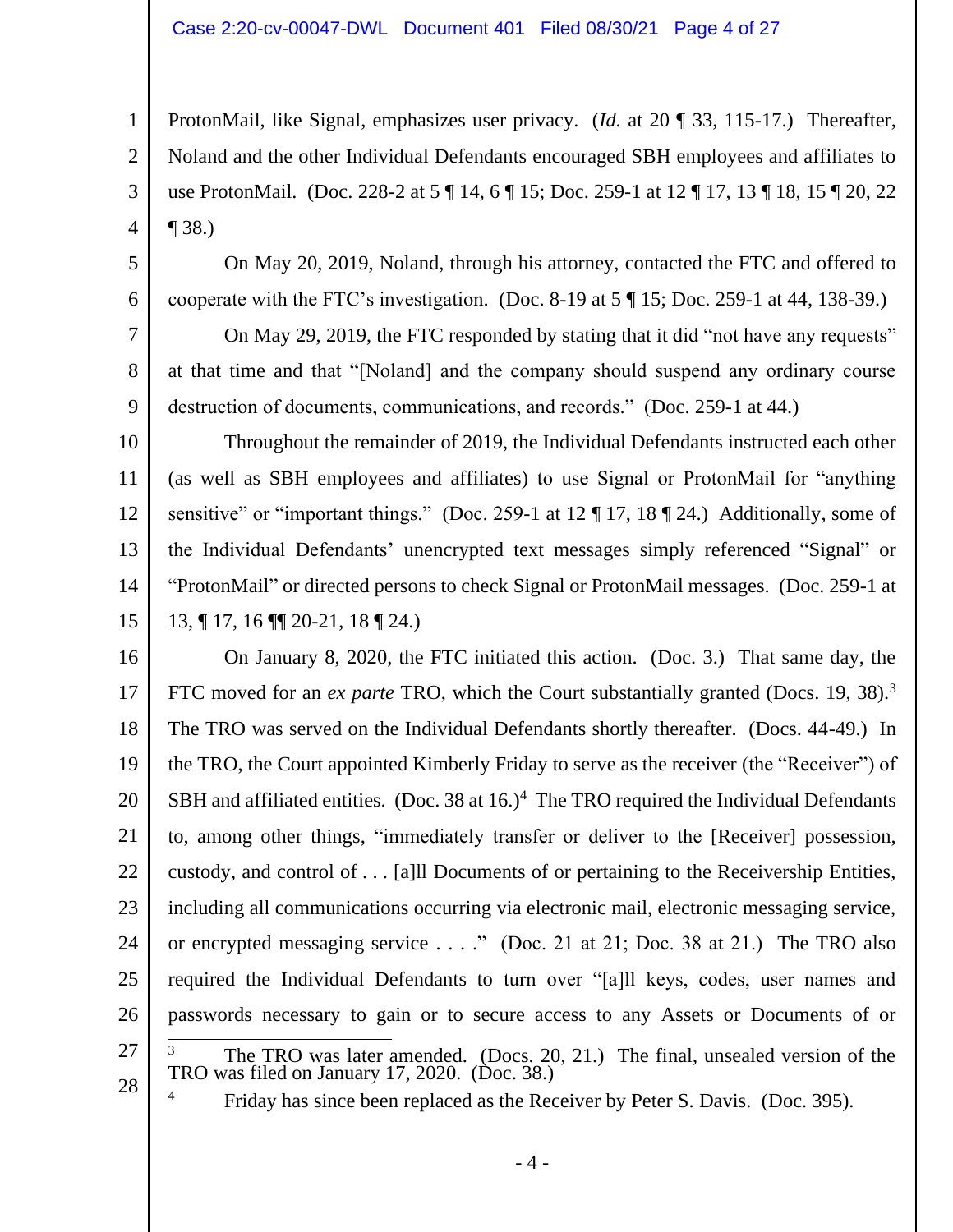### Case 2:20-cv-00047-DWL Document 401 Filed 08/30/21 Page 5 of 27

 of communication, . . . encrypted messaging services . . . , or other property." (Doc. 21 at 21-22; Doc. 38 at 22.) The same obligations applied under the preliminary injunction pertaining to the Receivership Entities, including access to their business premises, means entered on February 28, 2020. (Doc. 109 at 17-18.)

 On February 5, 2020, Noland participated in a post-TRO deposition. (Doc. 259-1 5 6 7 8 at 130.) During the deposition, Noland was specifically asked about his use of encrypted communication platforms. (*Id.*) In response, he failed to disclose the existence of his Signal and ProtonMail accounts:

- Q: Have you ever used any type of encrypted communications to conduct Success by Media business? A: I'm not sure what you mean, sir.
- Q: Have you used any type of phone application or software system that encrypts the substance of the communication from point to point?
- A: I mean, I think it's like standard practice now. I don't know. It's standard practice.
	- Q: Do you know that in your course of your work for Success by Media?
	- A: I don't know. Whatever communication. I mean, it's a phone call. The encrypted, what Verizon offers.
		- Q: Do you do anything separately to encrypt your communications apart from what a Verizon provider may do on their end?
	- A: *Just have, you know, I think WhatsApp uses that now*. (*Id.*, emphasis added.)

1

2

3

4

9

10

11

12

13

14

15

16

17

18

19

20

21

22

23

24

25

26

27

28

 whether or not in your possession, custody or control, that you believe may be relevant to any party's claims or defenses." D. Ariz. G.O. 17-08 § B.3 (emphasis added). In their On March 19, 2020, the Individual Defendants provided their initial discovery responses pursuant to the Court's Mandatory Initial Discovery Pilot Project ("MIDP"). Among other things, the MIDP requires a party to "[l]ist the documents, *electronically stored information ('ESI')*, tangible things, land, or other property known by you to exist, responses, however, the Individual Defendants did not disclose the existence of any Signal or ProtonMail messages. (Doc. 259-1 at 95-96.)

- 5 -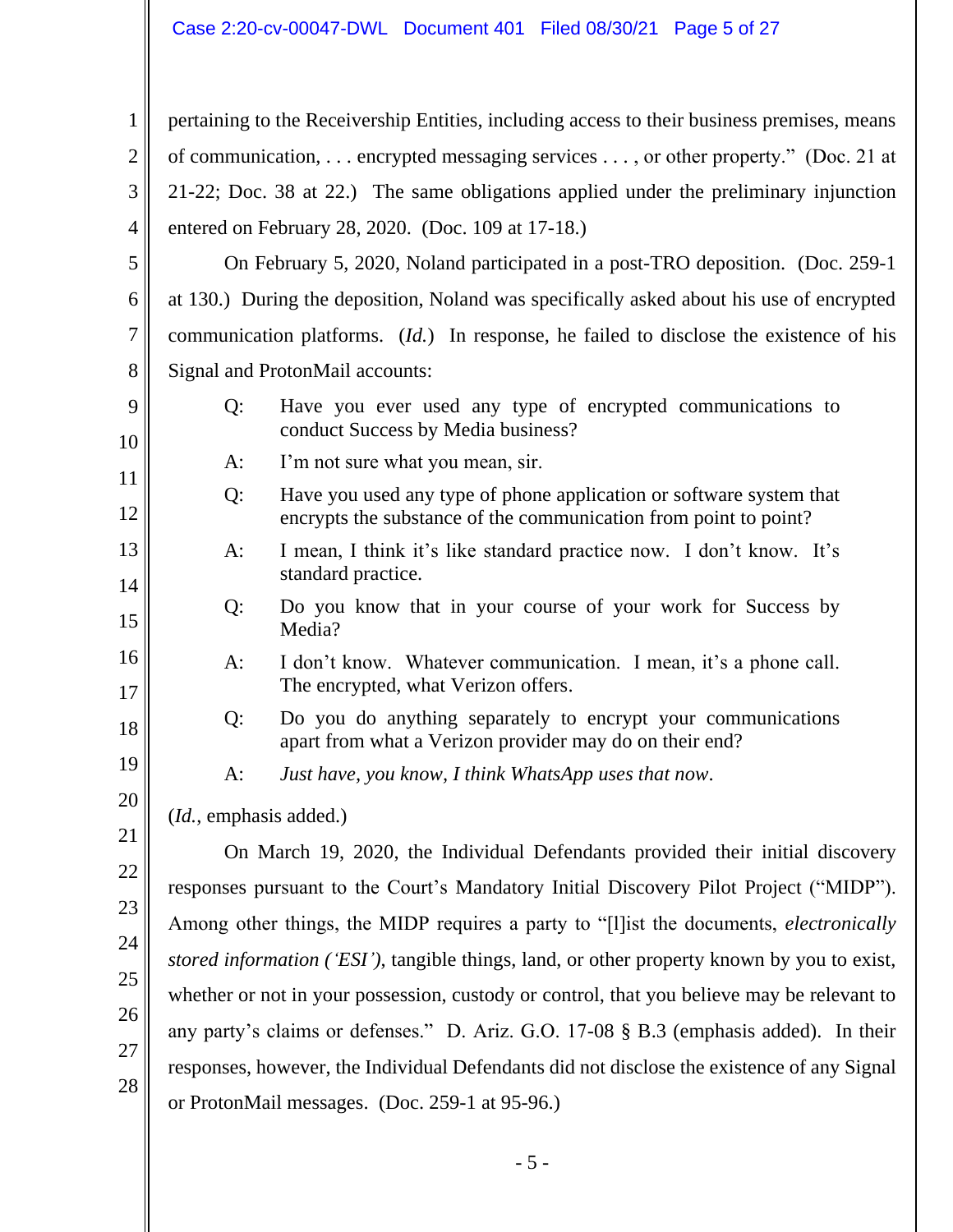name is blacked out in the copy of the email that has been provided to the Court, the FTC who previously served as SBH's director of sales. (Doc. 259 at 13.) In the body of the have found financial freedom because of their ability to earn commissions from the sale of misrepresentations have been made to them by Success By Health." (Doc. 228-2 at 8.)<sup>5</sup> 1 2 3 4 5 6 7 8 9 10 11 12 13 14 15 16 On May 29, 2020, Noland used his ProtonMail account to send an email entitled "Declarations Needed from SBH Affiliates." (Doc. 228-2 at 8.) Although the recipient's asserts (and the Individual Defendants do not deny) that the recipient was Robert Mehler, email, Noland asked Mehler to solicit declarations from SBH affiliates and provided a list of information that affiliates should include in their declarations, such as "The purpose of the company is to sell product," "Each affiliate and user of the product believes there is a healthful or positive effects [sic] that comes from using the SBH products," "Affiliates products," and "Does not feels [sic] as though any SBH Affiliate received After sending this email, Noland deleted it without disclosing it to the FTC. (Doc. 276 at 3 [Individual Defendants' response, conceding that Noland deleted and failed to produce this email].) The email only happened to come to the FTC's attention months later, via "an SBH Affiliate who requested to remain anonymous." (Doc. 259 at 13 n.10.)

 forensically imaged. (Doc. 228-1 at 2; Doc. 259-1 at 140.) The day beforehand, all four knowledge, uninstalled the Signal app a few days before their phones were imaged. . . . of the parties or outside forensic experts to recover the contents of the Signal messages.<br>
The Court notes that, in the months after Noland sent this email from his ProtonMail 17 18 19 20 21 22 23 24 25 26 On August 18-19, 2020, the Individual Defendants provided their cell phones to be Individual Defendants deleted the Signal app from their phones. (Doc. 228-1 at 2-3; Doc. 259-1 at 140.) The Individual Defendants took this step without the knowledge or approval of their counsel, the Receiver, or the FTC. Indeed, during post-destruction correspondence with the FTC, the Individual Defendants' counsel stated that "our clients, without our [We] had a very unpleasant conversation[] with our clients this morning about what happened." (Doc. 228-2 at 21-22.) The deletion of Signal has resulted in a total inability

<sup>27</sup>

The Court notes that, in the months after Noland sent this email from his ProtonMail 28 account, the Individual Defendants filed an array of declarations from affiliates that seemed to closely track the statements in Noland's email. (*See, e.g.,* Docs. 146-1, 146-2.) 5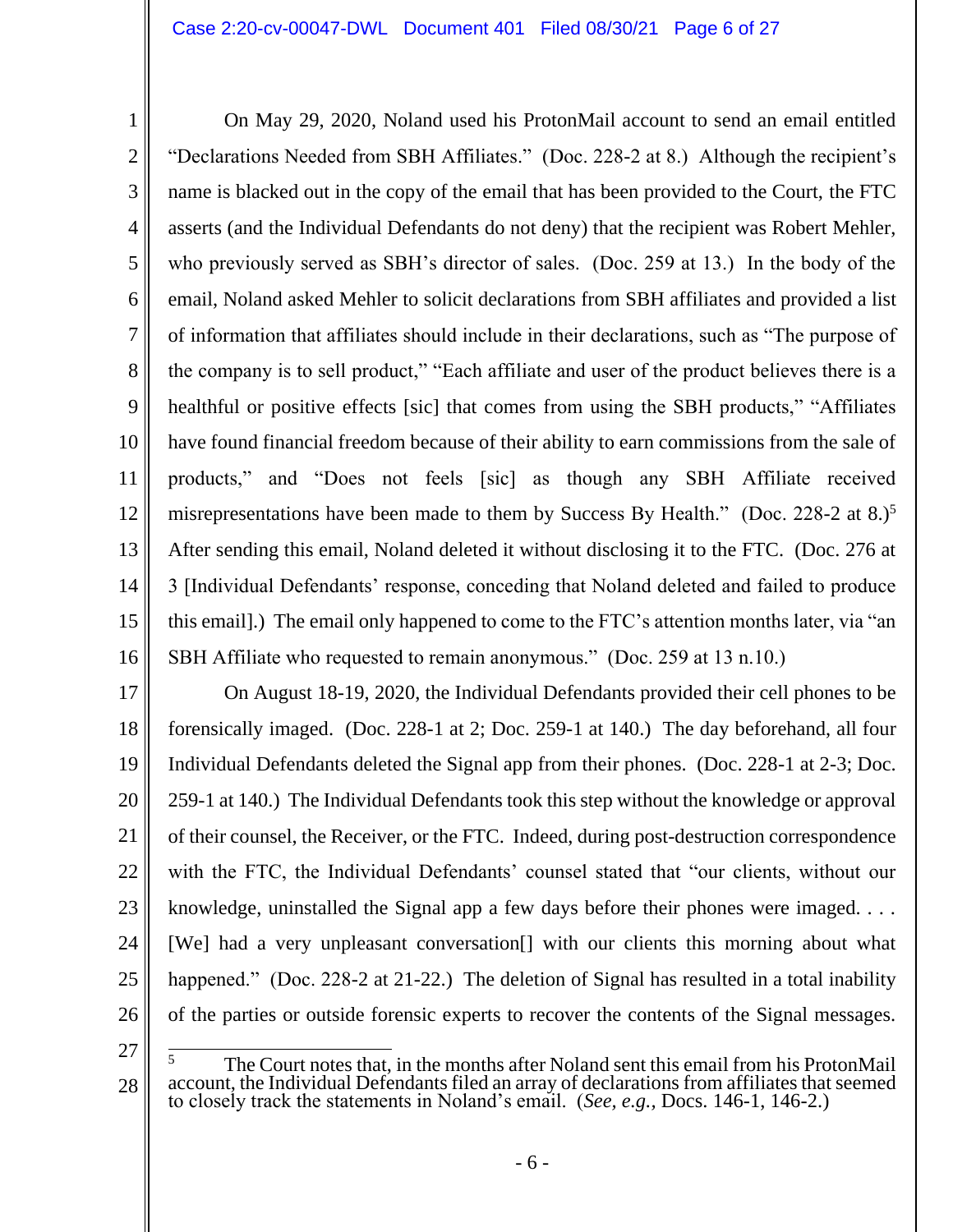(Doc. 228-2 at 17-19, 21-22.)

1

 In late September or early October 2020, the FTC belatedly learned about the Individual Defendants' use of Signal. (Doc. 228 at 6; Doc. 259-1 at 3 ¶ 5.) The discovery FTC.  $(Id.)$ spreadsheets containing their text message communications. (Doc. 259-1 at  $3 \sqrt{\frac{5}{1}}$ ) Among group text message thread consisting of Noland, Harris, Sacca, and nonparty Luke Curry ("Curry").<sup>6</sup> (*Id.* at 4-5  $\P$  $\overline{\phantom{a}}$  7-8.) Of these 7,507 messages, 7,505 were sent between September 2, 2017 and May 16, 2019, with the remaining two sent in August 2019. (*Id.*) ceased on May 16, 2019, while some messages between Sacca and Harris continued. (*Id.*  at 4-7 ¶¶ 7-12.) According to the FTC's investigator, Noland's communications with the 10.03 communications per day in 2018, and 13.80 communications per day in 2019 before all communications on that platform dwindled after May 16, 2019. (*Id.* at 6 ¶¶ 12-14.) Noland and other SBH leaders also exchanged thousands of text messages through similar install Signal, and from that point forward Noland, Harris, and Sacca encouraged each sensitive" and "important things." (*Id.* at 7 ¶ 15, 10 ¶ 16, 12-14 ¶¶ 17-18, 16-18 ¶¶ 21-24.) including the Individual Defendants' focus on recruiting, substantial income claims, and 2 3 4 5 6 7 8 9 10 11 12 13 14 15 16 17 18 19 20 21 22 23 24 25 occurred after the Individual Defendants produced a batch of discovery materials to the In that production, the Individual Defendants included several Excel these were 7,507 WhatsApp messages exchanged within the SBH Leadership Council—a All contact between Noland and the SBH Leadership Council (via the WhatsApp thread) SBH Leadership Council group chat averaged 20.82 communications per day in 2017, iOS messaging groups from 2017 to May 16, 2019. (*Id.* at 5-6 ¶¶ 9-11.) As noted, May 16, 2019 is when Noland invited the other members of the SBH Leadership Council to other and SBH employees and affiliates to use Signal and ProtonMail for "anything The FTC asserts that the WhatsApp and iOS messages from before May 16, 2019 reveal that the Individual Defendants and their associates discussed relevant matters—

<sup>26</sup> 27 28 <sup>6</sup> In its moving papers, the FTC asserts that Curry was only part of the SBH Leadership Council group chat until October 2018 (Doc. 259 at 1) but does not attach evidence showing that Curry left the SBH Leadership Council at that time. The FTC's declaration indicates that Curry remained part of the WhatsApp chat group through 2019. (Doc. 259-1 at 4-6  $\P$ ] 7-11.) 6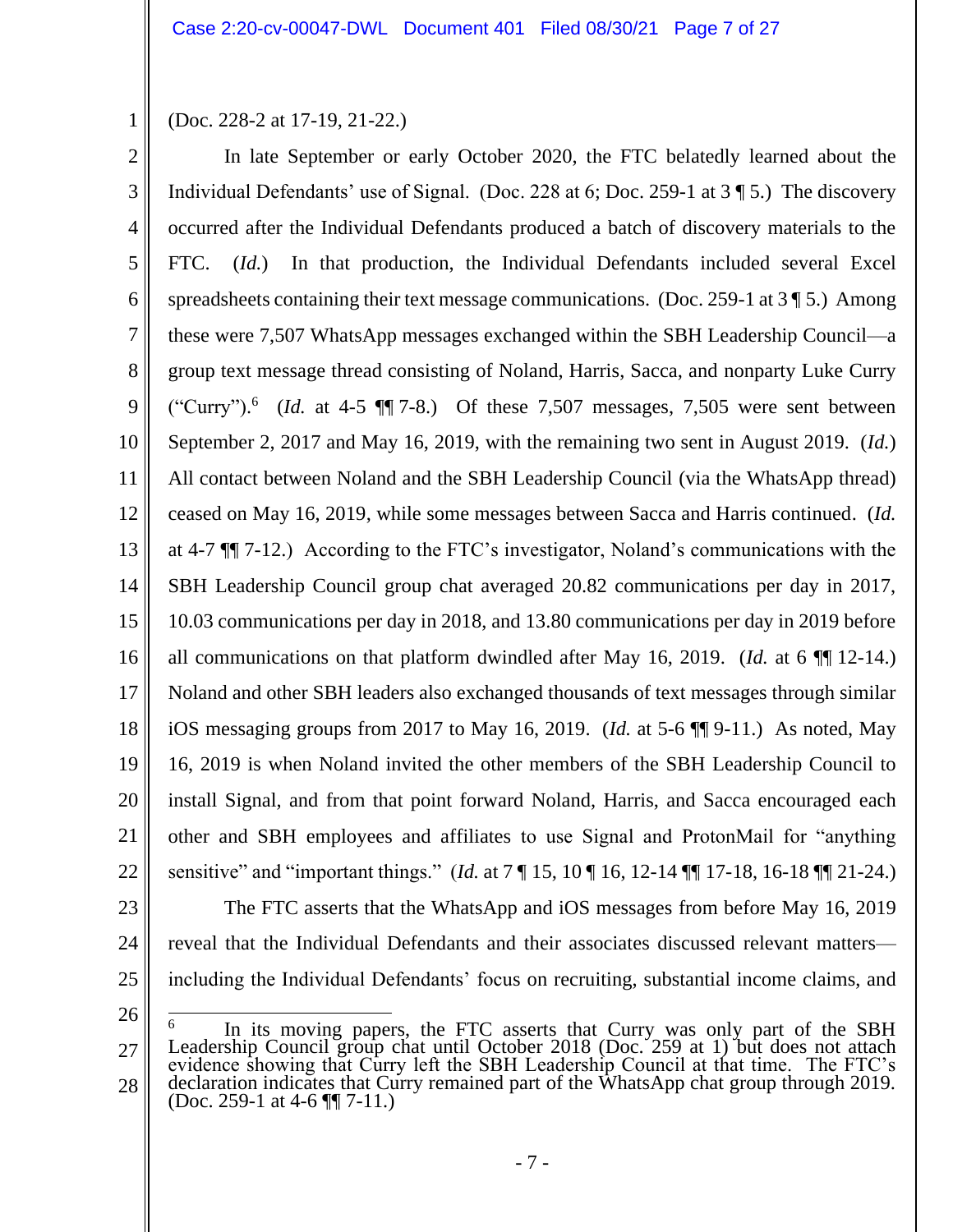actual financial results—on those platforms before the apparent switch to Signal and ProtonMail. (Doc. 259 at 2; Doc. 259-1 at 7-15 ¶¶ 15-20.)

 55) or their suspending or clearing of ProtonMail accounts (*id.* at 53, 55). 7 4 5 6 7 8 9 10 On October 30, 2020, after the parties' counsel became aware of the unavailability of the Individual Defendants' Signal and ProtonMail messages, the Individual Defendants' counsel sent a letter to 22 SBH employees or affiliates seeking their Signal and/or ProtonMail communications with the Individual Defendants on relevant topics. (Doc. 259- 1 at 18-19 ¶ 27-28, 47, 61.) Ten responded. (*Id.* at 18-19 ¶ 27-28, 49-59.) All said they did not have any Signal or ProtonMail messages to produce. (*Id.* at 49-59.) Several attributed the absence of messages to their use of Signal's auto-delete feature (*id.* at 51-53,

 Doc. 276-1 at 28-29, 38, 46; Doc. 277-1 at 6.) During these depositions, the FTC asked various questions regarding the use of Signal and ProtonMail. (*Id.*) Noland admitted that asked Harris and Sacca to install Signal on their phones. (Doc. 259-1 at 136.) Harris and Sacca recalled being asked to install Signal and installing it around this time. (Doc 276-1 they deleted Signal from the phones just before imaging. (*Id.* at 19-21, 50-51.) Sacca Noland. (*Id.* at 50-51.) Noland provided a similar account of the joint plan to delete the 11 12 13 14 15 16 17 18 19 20 21 22 23 In December 2020, the FTC deposed the Individual Defendants. (*Id.* at 136-43; he installed Signal on his phone on or around May 16, 2019 and, around the same time, at 38, 46.) Sacca further testified that Noland informed him about receiving the FTC bank subpoena in May 2019. (*Id.* at 48-49.) Noland, Sacca, and Harris also acknowledged that testified that the deletion was part of a coordinated plan between himself, Harris, and app. (*Id.* at 20 [discussing "a conversation with Scott and Tommy" that preceded the deletion].)

24

1

2

3

 On January 28, 2021, the FTC filed the motion for sanctions. (Doc. 259.) The 25 motion thereafter became fully briefed. (Docs. 276, 277.)

<sup>26</sup>

<sup>27</sup> 28 One of the individuals who responded was Mehler. (Doc. 259-1 at 51.) In his response, Mehler stated: "I also have no communication via proton mail with the executives regarding SBH business as . . . there was no 'company business' to discuss."<br>(*Id*.) Mehler did not, in other words, disclose and produce the ProtonMail email that was apparently sent to him by Noland on May 29, 7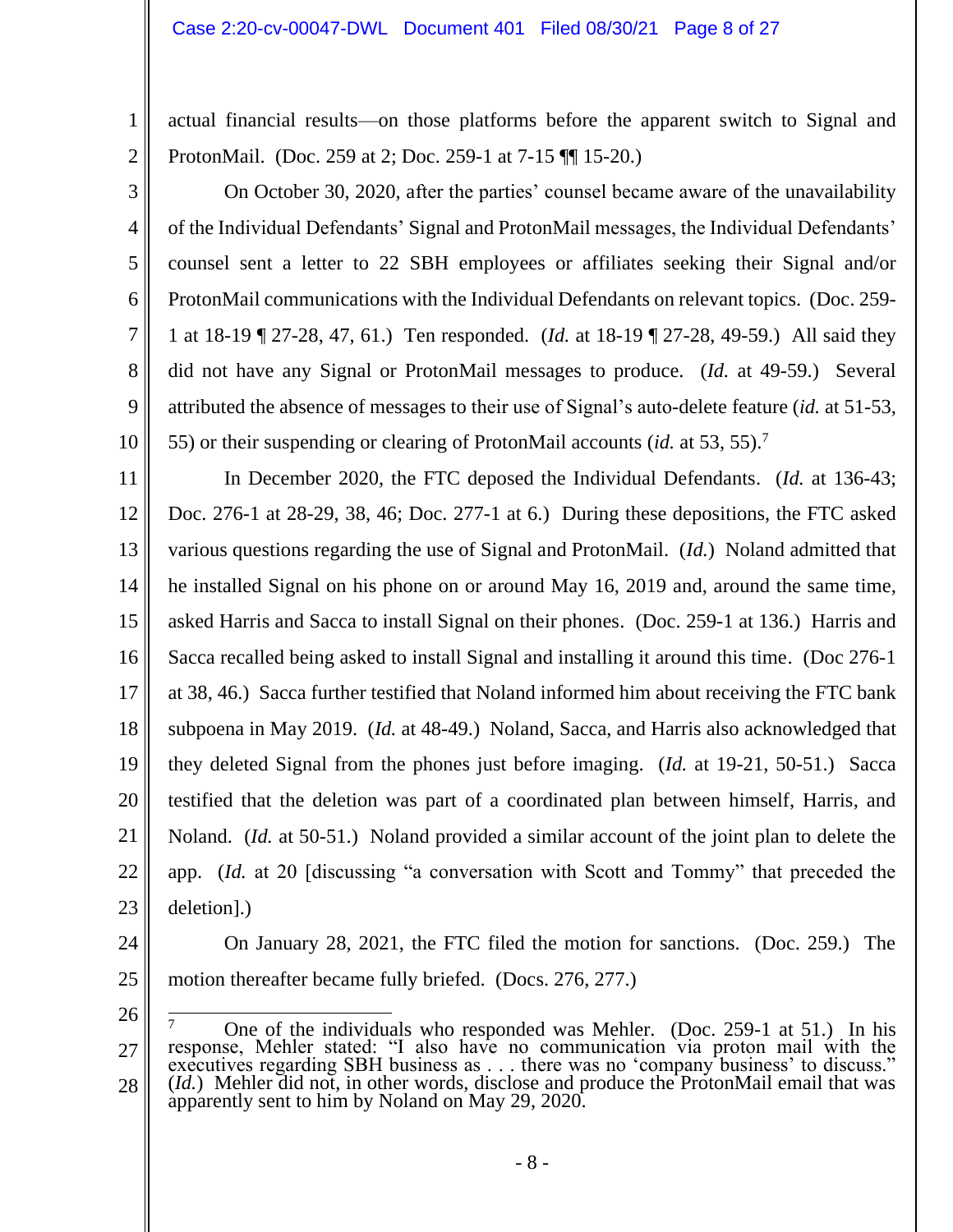|                | Case 2:20-cv-00047-DWL Document 401 Filed 08/30/21 Page 9 of 27                                                                                                                                                                                                                   |  |  |
|----------------|-----------------------------------------------------------------------------------------------------------------------------------------------------------------------------------------------------------------------------------------------------------------------------------|--|--|
| 1              | <b>DISCUSSION</b>                                                                                                                                                                                                                                                                 |  |  |
| $\overline{2}$ | The FTC seeks an adverse inference against the Individual Defendants pursuant to                                                                                                                                                                                                  |  |  |
| 3              | Rule $37(e)(2)$ of the Federal Rules of Civil Procedure based on their intentional spoliation                                                                                                                                                                                     |  |  |
| $\overline{4}$ | of evidence. (Doc. 259 at 13-17.)                                                                                                                                                                                                                                                 |  |  |
| 5              | <b>Legal Standard</b><br>$\mathbf{I}$ .                                                                                                                                                                                                                                           |  |  |
| 6              | Rule $37(e)$ was "completely rewritten" in 2015 to "provide[] a nationally uniform                                                                                                                                                                                                |  |  |
| $\overline{7}$ | standard for when courts can give an adverse inference instruction, or impose equally or                                                                                                                                                                                          |  |  |
| 8              | more severe sanctions, to remedy the loss of ESI." See generally 1 Gensler, Federal Rules                                                                                                                                                                                         |  |  |
| 9              | of Civil Procedure, Rules and Commentary, Rule 37, at 1194 (2021). The text of Rule                                                                                                                                                                                               |  |  |
| 10             | $37(e)(2)$ now provides:                                                                                                                                                                                                                                                          |  |  |
| 11             | If electronically stored information that should have been preserved in the<br>anticipation or conduct of litigation is lost because a party failed to take<br>reasonable steps to preserve it, and it cannot be restored or replaced through<br>additional discovery, the court: |  |  |
| 12             |                                                                                                                                                                                                                                                                                   |  |  |
| 13             |                                                                                                                                                                                                                                                                                   |  |  |
| 14             |                                                                                                                                                                                                                                                                                   |  |  |
| 15<br>16       | only upon finding that the party acted with the intent to deprive<br>(2)<br>another party of the information's use in the litigation may:                                                                                                                                         |  |  |
| 17             | (A)<br>presume that the lost information was unfavorable to the<br>party;                                                                                                                                                                                                         |  |  |
| 18<br>19       | instruct the jury that it may or must presume the<br>(B)<br>information was unfavorable to the party; or                                                                                                                                                                          |  |  |
| 20             | (C)<br>dismiss the action or enter a default judgment.                                                                                                                                                                                                                            |  |  |
| 21             | ( <i>Id.</i> ) A court cannot rely on its inherent authority (or state law) when deciding whether                                                                                                                                                                                 |  |  |
| 22             | sanctions based on the loss of ESI are appropriate—the standards supplied by Rule 37(e)                                                                                                                                                                                           |  |  |
| 23             | are exclusive. Gensler, <i>supra</i> , at 1198. See also Newberry v. County of San Bernardino,                                                                                                                                                                                    |  |  |
| 24             | 750 Fed. App'x 534, 537 (9th Cir. 2018) ("The parties framed the sanctions issue as                                                                                                                                                                                               |  |  |
| 25             | invoking the district court's inherent authority. However, at the time the sanctions motion                                                                                                                                                                                       |  |  |
| 26             | was filed, sanctions were governed by the current version of Rule $37(e)$ [which]                                                                                                                                                                                                 |  |  |
| 27             | therefore foreclose[d] reliance on inherent authority to determine whether terminating                                                                                                                                                                                            |  |  |
| 28             | sanctions were appropriate.") (citations and internal quotation marks omitted).                                                                                                                                                                                                   |  |  |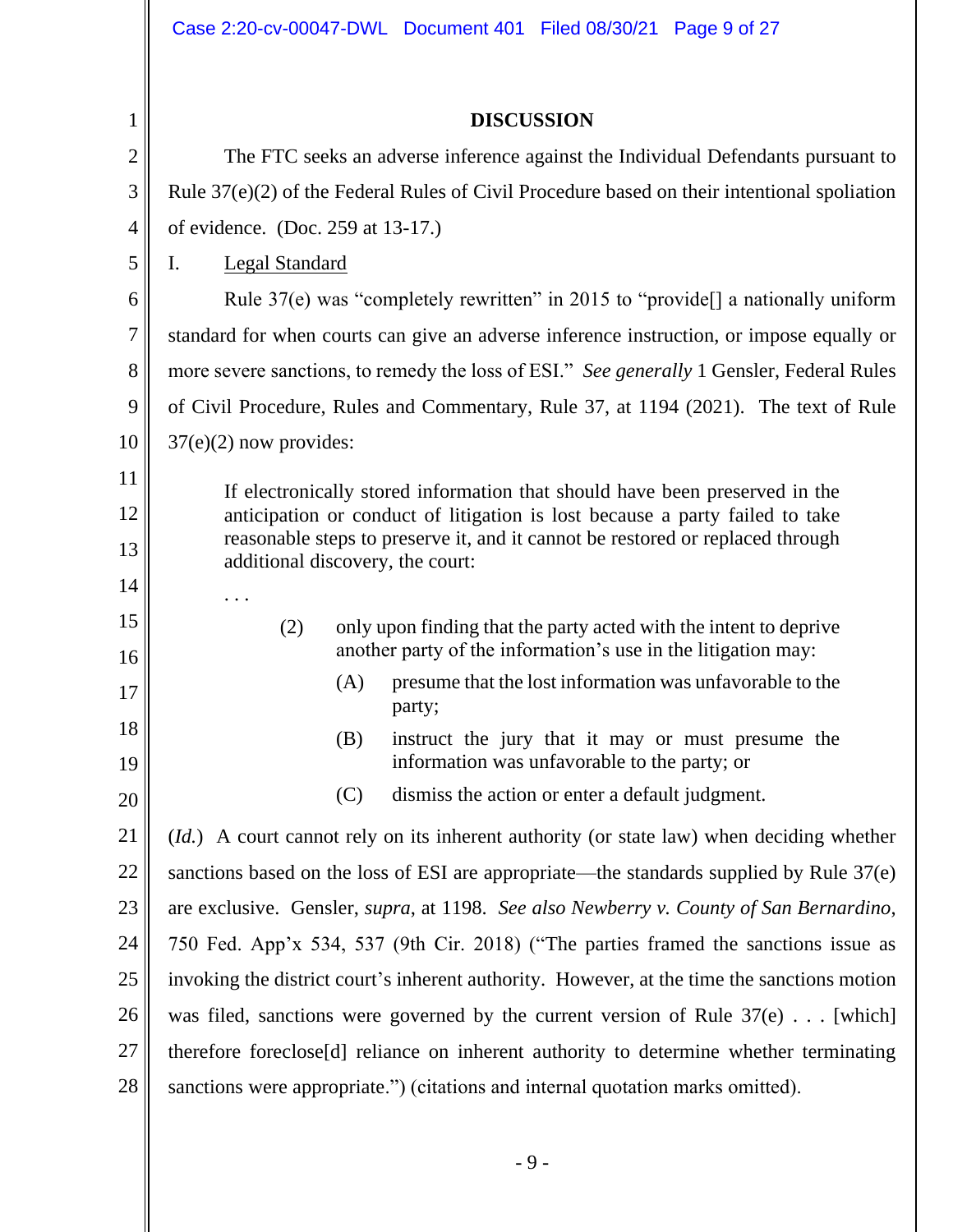1

2

3

5

8

9

10

11

 ESI at issue was, in fact, lost or destroyed. Fed. R. Civ. P. 37(e) advisory committee's note showing has been made, the court must then determine whether "(1) the ESI should have been preserved in the anticipation or conduct of litigation; (2) the ESI is lost because a party failed to take reasonable steps to preserve it; and (3) the ESI cannot be restored or replaced through additional discovery." *Porter v. City & County of San Francisco*, 2018 4 6 7 A party seeking sanctions under Rule 37(e) has a threshold duty to show that the to 2015 amendment ("The new rule applies only . . . when [ESI] is lost."). If such a WL 4215602, \*3 (N.D. Cal. 2018) (cleaned up). *See also* Fed. R. Civ. P. 37(e) advisory committee's note to 2015 amendment ("The new rule applies only if the lost information should have been preserved in the anticipation or conduct of litigation and the party failed to take reasonable steps to preserve it.").

 information's use in the litigation." *Porter*, 2018 WL 4215602 at \*3. Unlike Rule 37(e)(1), the party that intentionally destroyed it, but also an inference that the opposing party was prejudiced by the loss of information that would have favored its position. Subdivision (e)(2) does not require any further finding of prejudice." Fed. R. Civ. P. 37(e) advisory 12 13 14 15 16 17 18 19 20 21 If each of these questions is answered in the affirmative, the next inquiry under Rule 37(e)(2) is whether the nonmovant "acted with the intent to deprive another party of the Rule 37(e)(2) "does not include a requirement that the court find prejudice to the party deprived of the information. This is because the finding of intent required by the subdivision can support not only an inference that the lost information was unfavorable to committee's note to 2015 amendment.

 jury instruction, or a terminating sanction). However, "[f]inding an intent to deprive another party of the lost information's use in the litigation does not require a court to adopt any of the measures listed in subdivision (e)(2). The remedy should fit the wrong, and the 22 23 24 25 26 27 28 If such intent is found, the Court has discretion to impose any of the sanctions authorized in subsections (e)(2)(A)-(C) (*i.e.,* an adverse inference, an adverse-inference severe measures authorized by this subdivision should not be used when the information lost was relatively unimportant or lesser measures such as those specified in subdivision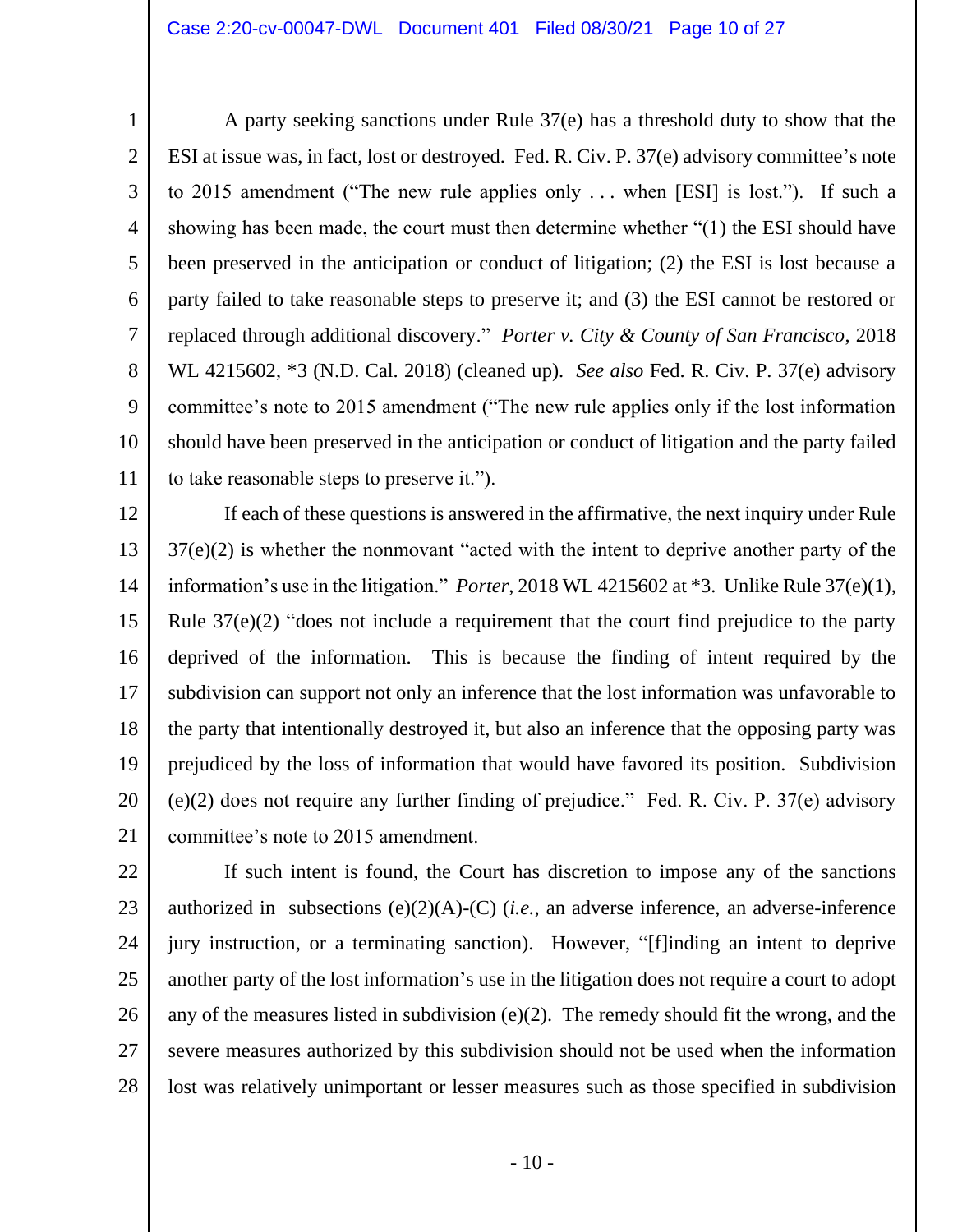(e)(1) would be sufficient to redress the loss." *Id.*  1

 by a preponderance of the evidence." *Compass Bank v. Morris Cerullo World Evangelism*, 104 F. Supp. 3d. 1040, 1052-53 (S.D. Cal. 2015). *See also Singleton v. Kernan*, 2018 WL 5761688, \*2 (S.D. Cal. 2018) ("A party seeking sanctions for spoliation of evidence has sanctions pursuant to [Rule 37] is reviewed for abuse of discretion. Absent a definite and overturn a Rule 37 sanction. Findings of fact related to a motion for discovery sanctions are reviewed under the clearly erroneous standard. If the district court fails to make factual 2 3 4 5 6 7 8 9 10 11 12 13 14 15 "[T]he applicable standard of proof for spoliation in the Ninth Circuit appears to be the burden of establishing [spoliation of non-electronic records] by a preponderance of the evidence[.]"). The Court is the appropriate finder of fact on a Rule 37(e) motion. *Mannion v. Ameri-Can Freight Sys. Inc.*, 2020 WL 417492, \*4 (D. Ariz. 2020). *See also Adriana Int'l Corp. v. Thoeren*, 913 F.2d 1406, 1408 (9th Cir. 1990) ("The imposition of discovery firm conviction that the district court made a clear error in judgment, this court will not findings, the decision on a motion for sanctions is reviewed de novo.") (citations omitted). II. Analysis

16

17

# A. **Whether ESI Was Lost**

1. Signal

 12-14.) For example, during his December 2020 deposition, Noland stated that he 18 19 20 21 22 23 24 25 26 It is undisputed that the Individual Defendants deleted the Signal app and Signal messages. (Doc. 230 at 2; Doc. 259-1 at 139-40, 143, 148; Doc. 276 at 1; Doc. 277-1 at 6.) It is also undisputed that the Individual Defendants used Signal to communicate about SBH business. (*See, e.g.*, Doc. 259-1 at 13 ¶ 18, 138-41; Doc. 276 at 1-2; Doc. 276-1 at communicated or likely communicated with Harris, Sacca, and various "Staff members" on Signal. (Doc. 159-1 at 138.) Noland also acknowledged that he discussed SBH business on Signal "from time to time." (*Id.*) He further admitted that he continued to use Signal after the TRO in this case was issued. (*Id.* at 139.)

27 28 The parties disagree about the precise mechanism by which the Signal messages were lost. The Individual Defendants assert that they used Signal's "auto-delete" feature,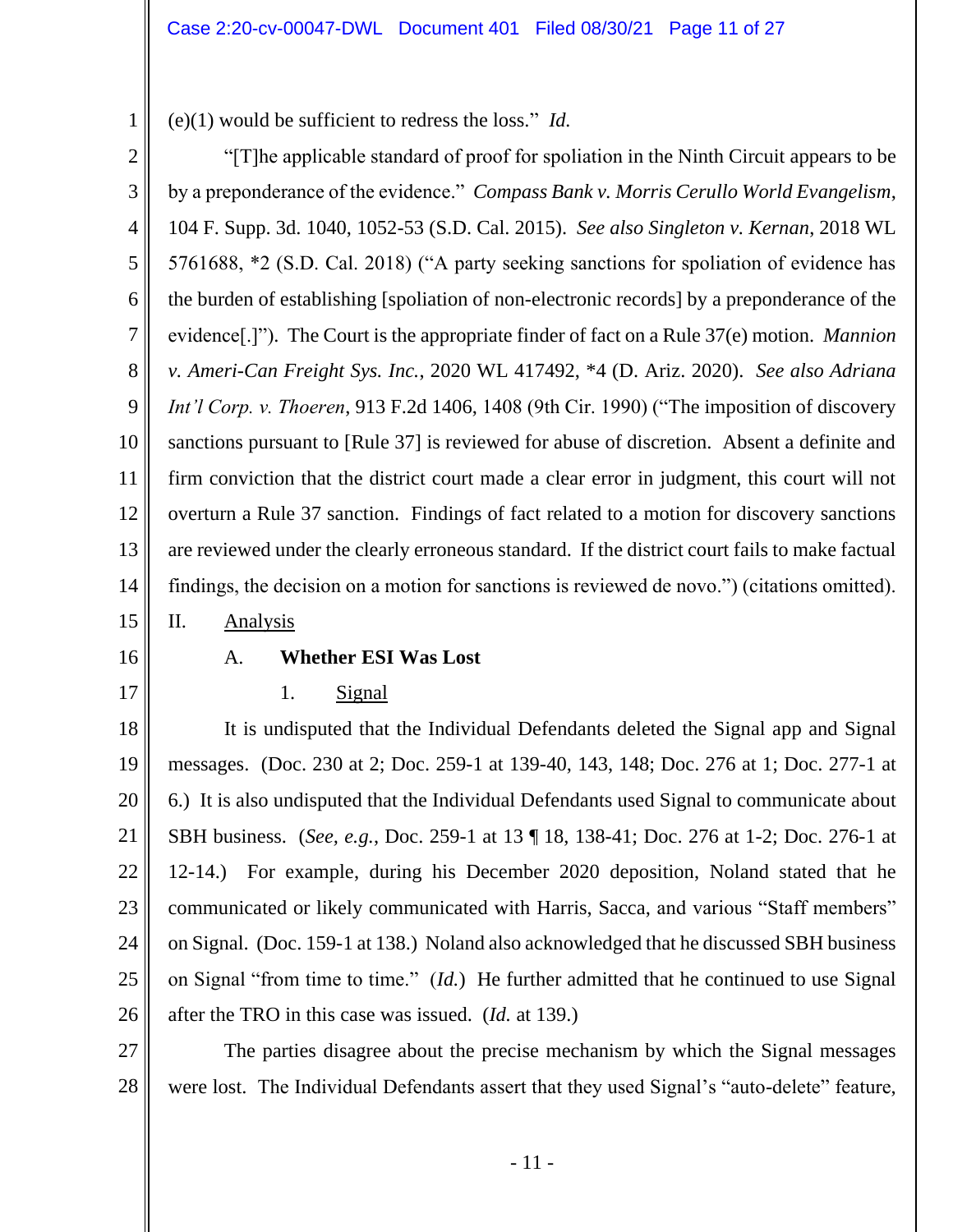1

2

3

4

5

6

7

8

 belatedly offered this explanation for the loss of the messages "[w]eeks after admitting to whether the auto-delete function was enabled, the bottom line is that the Individual meaning messages would disappear from users' devices shortly after they were read by the recipient. (Doc. 276 at 1-2; Doc. 276-1 at 18-19.) The FTC sounds a note of skepticism about the Individual Defendants' use of auto-delete because the Individual Defendants deleting the Signal apps." (Doc. 259 at 11 n.5.) The FTC also considers this explanation "implausible" for a variety of reasons (Doc. 277 at 4-6) but argues that, regardless of Defendants caused ESI to be lost. (*Id.* at 4, 8-9.)

 the loss occurred on a continuous basis from May 2019 through August 2020 (due to the and when it occurred, Signal-related ESI was lost. *Cf. DR Distributors, LLC v. 21 Century*  leading to a phalanx of publications warning litigators of the need to clearly and adequately inform their clients to investigate and turn off autodelete functions as part of their litigation hold processes. It follows that in cases involving ESI, to satisfy their preservation duties, information and it is reasonable under the circumstances of the case to do so. . . . [P]arties 9 10 11 12 13 14 15 16 17 18 19 20 21 22 23 24 25 26 27 28 The Court agrees with the FTC that, for the purposes of the threshold inquiry of whether any ESI was lost, it is irrelevant whether the Signal messages were lost in one fell swoop in August 2020 (when the Individual Defendants deleted the Signal app) or whether Individual Defendants' choice to turn on Signal's auto-delete feature). Regardless of how *Smoking, Inc.*, 513 F. Supp. 3d 839, 931-33 (N.D. Ill. 2021) ("[A]utodelete functionality is and has been a near ubiquitous feature in programs and email services that produce ESI, parties must investigate and disable autodelete functions on email accounts (client and web-based) at the onset of litigation if those accounts reasonably contain relevant that ignore their obligations to reasonably investigate the possibility of or disregard autodelete functions run the risk of destroying relevant evidence and visiting prejudice upon their litigation adversaries, thereby earning sanctions."); The Sedona Conference, *The Sedona Conference Primer on Social Media, Second Edition*, 20 Sedona Conf. J. 1, 90-91 (2019) ("A client's use of ephemeral messaging for relevant communications after a duty to preserve has arisen may be particularly problematic, as it would have the potential to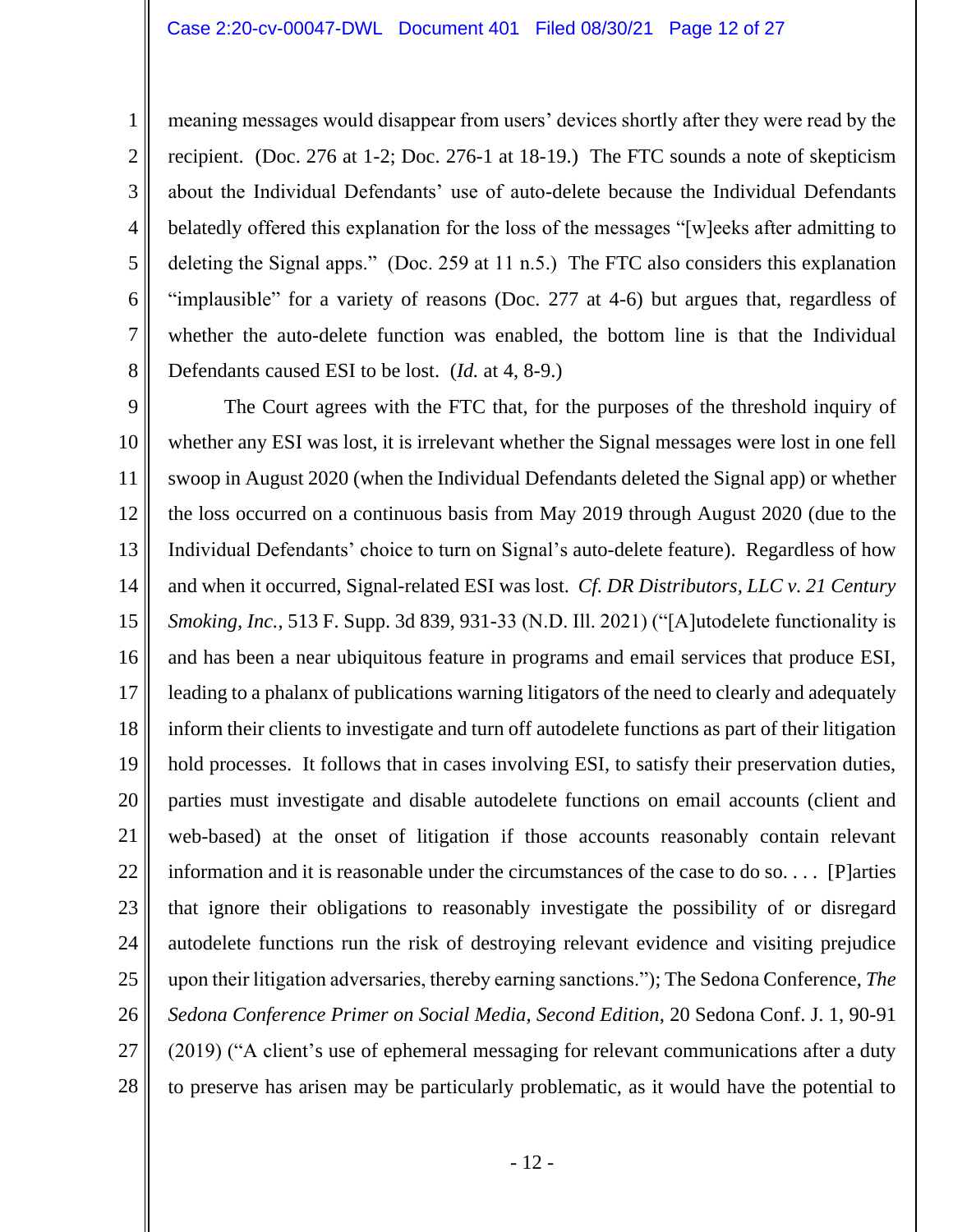deprive adversaries and the court of relevant evidence.")

2 3

4

5

6

7

8

9

10

1

### 2. ProtonMail

account providing instructions for declarations to be submitted to the Court in this action. October 2020, in response to questions about why the Individual Defendants had not (Doc. 228-2 at 29.) And in their response to the FTC's motion for sanctions, the Individual The FTC asserts that it uncovered a May 2020 email from Noland's ProtonMail (Doc. 228-2 at 3 ¶ 5, 8; Doc. 259 at 10  $\&$  n.3.) During meet-and-confer correspondence in produced this email, the Individual Defendants' counsel admitted that Noland deleted it. Defendants again admit that Noland deleted it. (Doc. 276 at 3 n.3 ["Noland . . . deleted at least one post-TRO email from his new [ProtonMail] account . . . ."].)

 disagree about whether the loss extended beyond the May 2020 email, it is undisputed that at least one email was lost (although another version was found through other channels). 8 11 12 13 Given this backdrop, it is clear that ProtonMail ESI was lost. Although the parties

14

### B. **Duty To Preserve**

 when litigation was pending or reasonably foreseeable. Fed. R. Civ. P. Rule 37(e), information should have been preserved in the anticipation or conduct of litigation . . . . when information is lost before a duty to preserve arises."). Further, the ESI must have 15 16 17 18 19 20 21 22 23 24 25 Sanctions are available under Rule 37(e) only if the loss of ESI occurred at a time advisory committee's note to 2015 amendment ("The new rule applies only if the lost Many court decisions hold that potential litigants have a duty to preserve relevant information when litigation is reasonably foreseeable. Rule 37(e) is based on this commonlaw duty; it does not attempt to create a new duty to preserve. The rule does not apply been foreseeably relevant to the pending or foreseeable litigation. *Id.* ("Courts should consider the extent to which a party was on notice that litigation was likely *and that the information would be relevant.*") (emphasis added).

26

…

27

<sup>&</sup>lt;sup>8</sup> The Court clarifies that, even if the FTC hadn't proved the loss of any ProtonMail ESI, it would impose an adverse-inference sanction based on the loss of Signal ESI.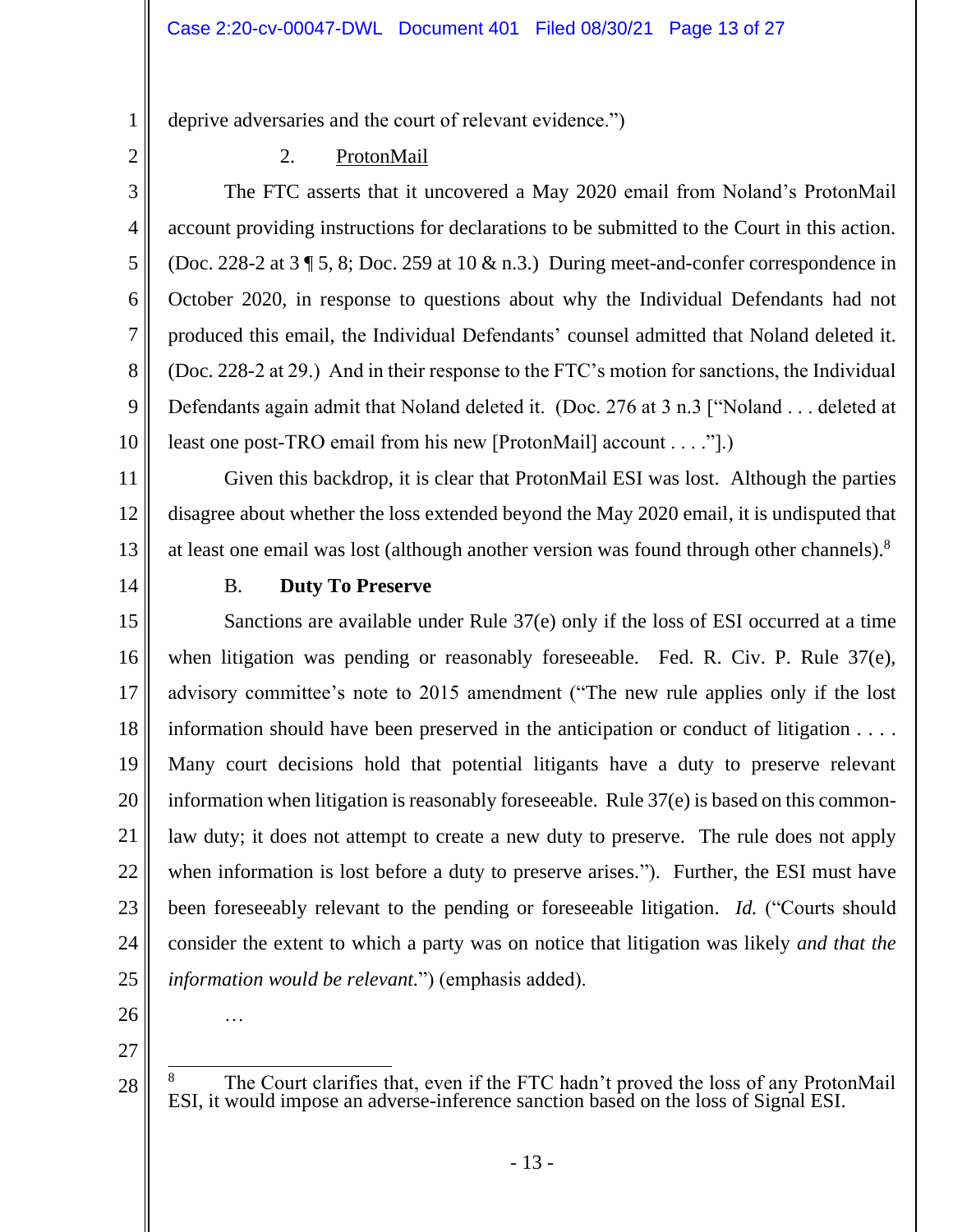2

1

### 1. Reasonable Foreseeability Of Litigation

 matter of law only if they had 'some notice that the documents were potentially relevant' in the same factual circumstances would have reasonably foreseen litigation." *Waymo LLC v. Uber Techs., Inc.*, 2018 WL 646701, \*14 (N.D. Cal. 2018) (internal quotation marks omitted). The reasonable foreseeability of litigation "is a flexible fact-specific standard preserve documents from the mere existence of a potential claim or the distant possibility probable without significant contingencies.'" *Id.* at \*15 (quoting *Micron Tech., Inc. v.*  3 4 5 6 7 8 9 10 11 12 13 14 15 As the Ninth Circuit has explained, parties "engage in spoliation of documents as a to the litigation before they were destroyed." *United States v. Kitsap Physicians Serv.*, 314 F.3d 995, 1001 (9th Cir. 2002) (citation omitted). "This is an objective standard, asking not whether the party in fact reasonably foresaw litigation, but whether a reasonable party that allows a district court to exercise the discretion necessary to confront the myriad factual situations inherent in the spoliation. This standard does not trigger the duty to of litigation. However, it is not so inflexible as to require that litigation be 'imminent, or *Rambus Inc.*, 645 F.3d 1311, 1320 (Fed. Cir. 2011)).

 The FTC argues the Individual Defendants' preservation obligations arose in May investigation had concluded (due to the FTC's rejection of Noland's offer to cooperate). investigation had concluded (due to the FTC's rejection of Noland's offer to cooperate). (Doc. 276 at 2-3.) The Individual Defendants do not address the propriety of continuing to erase Signal messages (and at least one ProtonMail email) after the TRO and preliminary admitted, at a minimum, that they violated their post-TRO preservation obligations, which encompass the duty to preserve any pre-TRO communications that were still available. obligation to preserve their SBM-related Signal and ProtonMail communications, both pre- 16 17 18 19 20 21 22 23 24 25 26 27 28 2019, when they became aware of the FTC's investigation. (Doc. 259 at 14 n.7.) Alternatively, the FTC argues the obligation arose no later than mid-January 2020, when they were served with the TRO. (*Id.* 14.) In response, the Individual Defendants argue that, although they learned about the FTC's investigation in May 2019, they believed this injunction were entered. (*Id.*) The FTC replies that the Individual Defendants have (Doc. 277 at 4; *see also* Doc. 259 at 13-14 ["From the date of the TRO, Defendants had an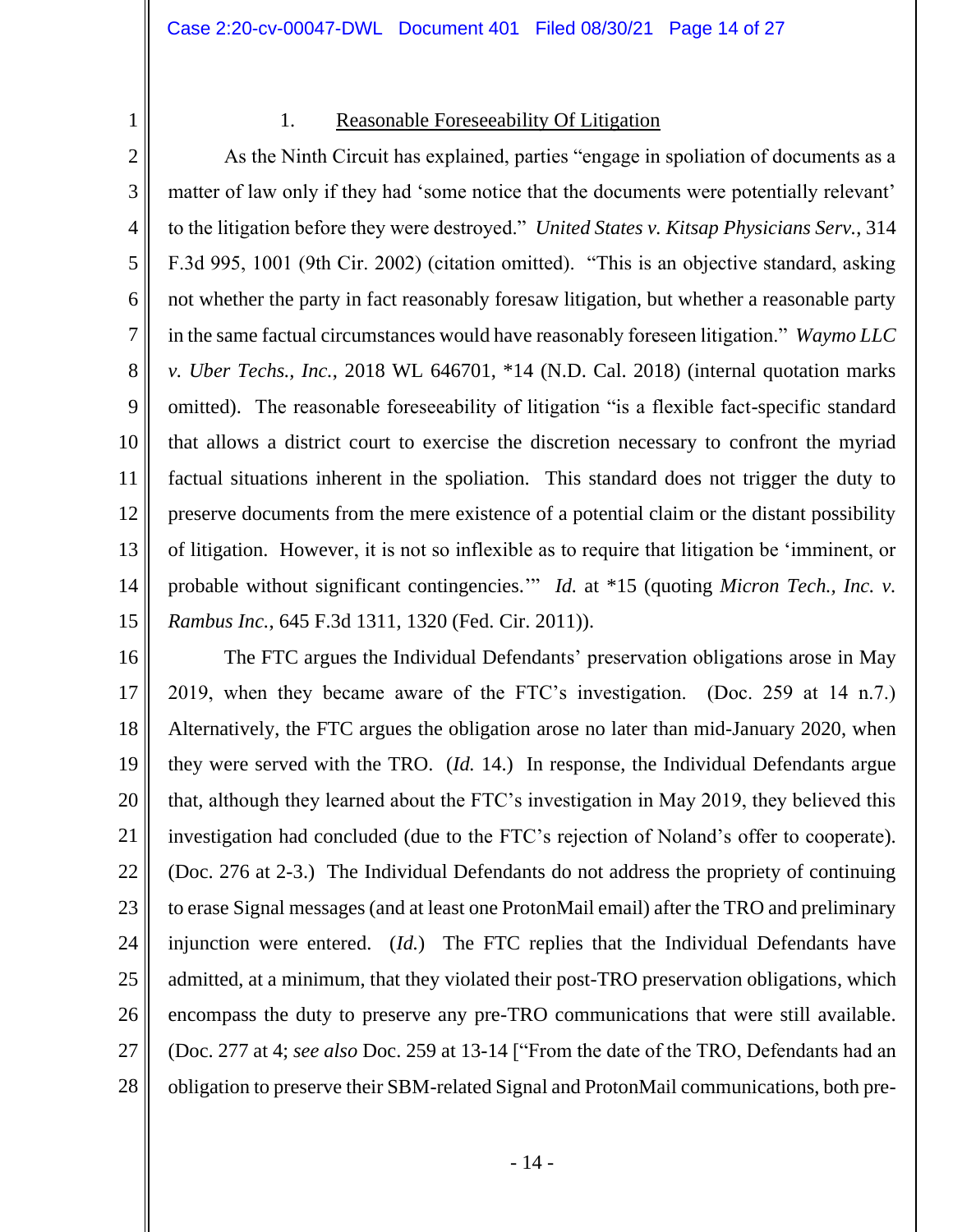1 and post-TRO."].)

28

 of documents, communications, and records." (Doc. 259-1 at 44.) Although Noland recently subpoenaed his bank records and was aware that the FTC had unambiguously *FTC v. Netforce Seminars.* (*See generally* Doc. 177 at 15 n.7.) It would be objectively effectiveness as an indicator of impending litigation."); *O'Berry v. Turner*, 2016 WL that defendant had a duty to preserve relevant evidence that arose no later than June 26, relevant evidence, including electronic documents. At that time, although litigation had letter may be relevant to anticipated litigation.") (internal quotation marks omitted). $9$ 2 3 4 5 6 7 8 9 10 11 12 13 14 15 16 17 18 19 20 21 22 23 24 25 26 27 The Court concludes that the Individual Defendants' document preservation obligations arose on May 29, 2019, when the FTC responded to Noland's counsel's email by stating that Noland "and the company should suspend any ordinary course destruction contends he subjectively believed the FTC's rejection of his offer to cooperate signaled that the investigation against him (and SBH) was closed, that was not an objectively reasonable conclusion under the circumstances. Noland was aware that the FTC had requested the suspension of document destruction. Additionally, Noland was aware that he remained subject to the consent order arising from a previous FTC enforcement action, unreasonable, under these circumstances, to conclude that litigation is not probable and that the retention of evidence is not required. *Cf. Blazer v. Gall*, 2019 WL 3494785, \*3 (D.S.D. 2019) ("The clearest signal of impending litigation came when Blazer's [attorney] . . . emailed an explicit request to Sheriff Boll for the production or preservation of any recordings of Blazer . . . . While defendants posit that [the] email was not worded harshly enough to trigger a duty to preserve, the email's courteous phrasing does not nullify its 1700403, \*3 (M.D. Ga. 2016) ("Here, the duty to preserve the driver's log and additional PeopleNet data arose at the very latest when Mr. Helms faxed a spoliation letter to ADM[.]"); *Sampson v. City of Cambridge*, 251 F.R.D. 172, 181 (D. Md. 2008) ("It is clear 2006, when plaintiff's counsel sent the letter to defendant requesting the preservation of not yet begun, defendant reasonably should have known that the evidence described in the

<sup>&</sup>lt;sup>9</sup> Indeed, a duty to preserve may arise even where no preservation request has issued.<br>*Clear-View Techs., Inc. v. Rasnick*, 2015 WL 2251005, \*1 (N.D. Cal. 2015) ("At times, a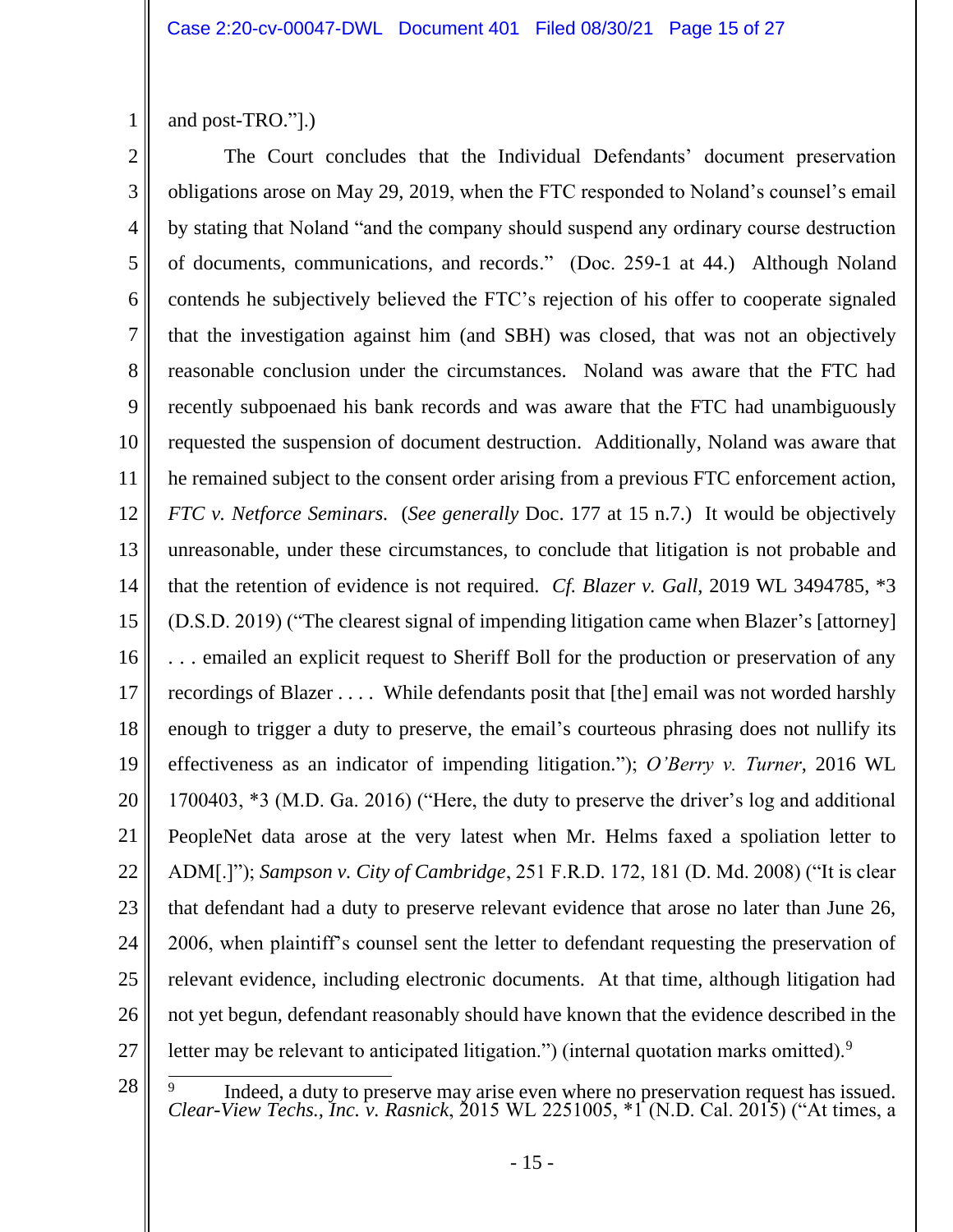2020. It is undisputed that the Individual Defendants' destruction of evidence continued May 2020 ProtonMail email from Noland to Mehler was sent and deleted, and the At any rate, the availability of sanctions under Rule 37(e)(2) does not turn on whether the Individual Defendants' preservation obligations arose in May 2019 or January after January 2020—after this date, Signal messages continued to be sent (and deleted), the Individual Defendants worked together to delete the Signal app in coordinated fashion.

# 7

8

1

2

3

4

5

6

# 2. Reasonable Foreseeability Of The Relevance Of The Signal And ProtonMail Messages

 ascertained (because it no longer exists) but argues that, in such circumstances, the Individual Defendants cannot assert any presumption of irrelevance. (Doc. 259 at 16-17.) The Individual Defendants respond that much, if not all, of the missing ESI is irrelevant. (Doc. 276 at 2-4.) First, they argue that the information lost when they deleted Signal was 2.) They also dispute the relevance of their post-TRO communications (but not, it appears, their pre-TRO communications) on the ground that "the overwhelming majority of evidence" in this case is public. (*Id.* at 3-4.) The FTC replies that the Individual not get to pick the evidence that they think is sufficient for the FTC and then destroy the rest." (Doc. 277 at 11.) 9 10 11 12 13 14 15 16 17 18 19 20 21 22 The FTC acknowledges that the relevance of the lost ESI cannot be definitively limited to the identities and contact lists of the persons with whom they communicated via the app and that such information "is not relevant and certainly not irretrievable." (*Id.* at Defendants do not dispute that the deleted messages included discussion of relevant matters such as SBH's recruiting focus and income claims and that the Individual Defendants "do

 Sacca admitted that he used Signal to discuss SBH business. (Doc. 276-1 at 45.) This 23 24 25 26 The FTC has the better side of these arguments. Noland admitted that he discussed SBH business matters on Signal "from time to time." (Doc. 259-1 at 138.) Similarly, testimony, standing alone, strongly suggests that the deleted ESI was at least "potentially

<sup>28</sup> defendant's duty to preserve arises when plaintiff's counsel provides a defendant with notice to preserve relevant evidence. However, a future litigant need not make such a request . . . .") (footnote omitted).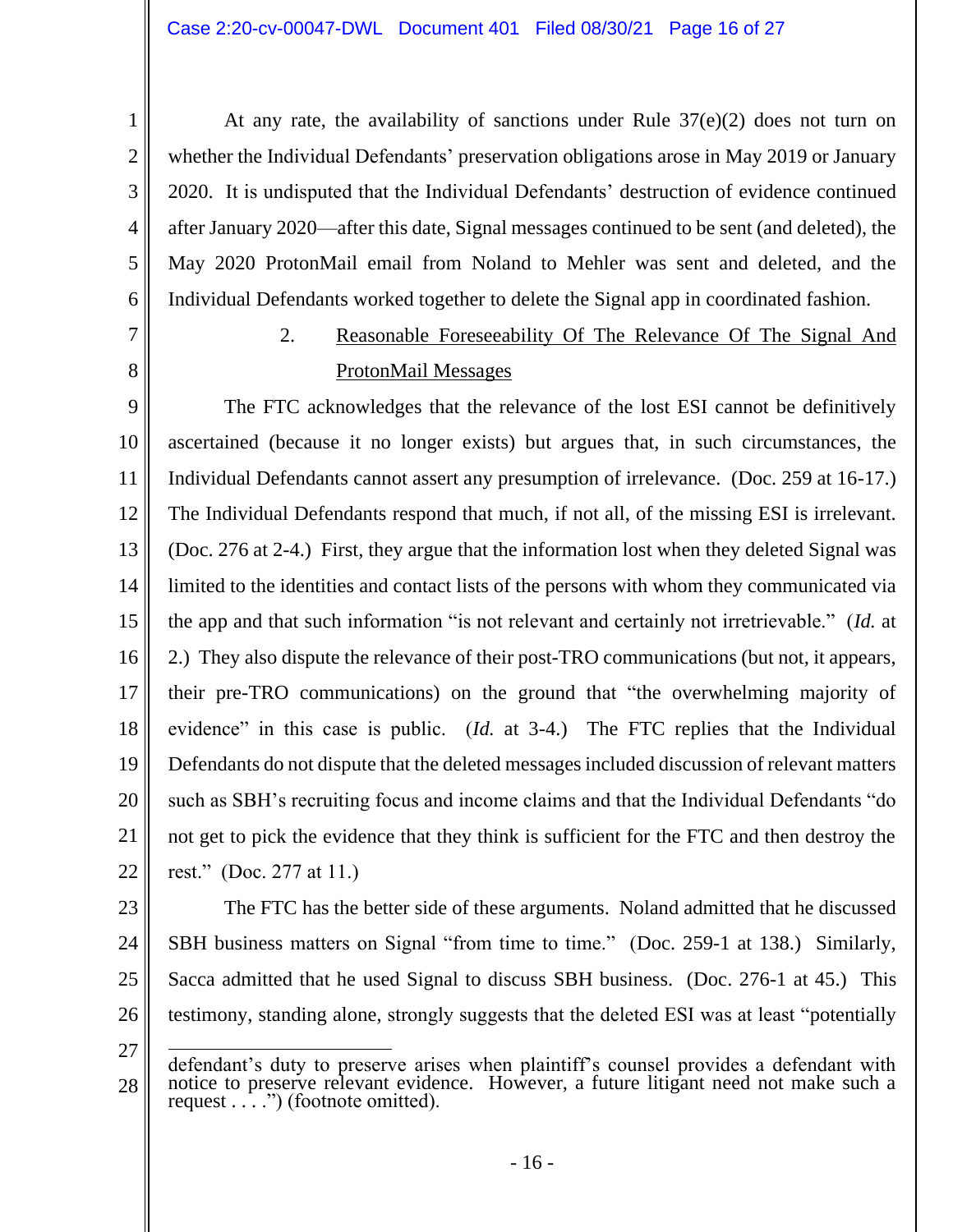relevant to the litigation." *Leon v. IDX Sys. Corp.*, 464 F.3d 951, 959 (9th Cir. 2006). At . . . .") (internal quotation marks omitted). any rate, "because the relevance of destroyed documents cannot be clearly ascertained because the documents no longer exist, a party can hardly assert any presumption of irrelevance as to the destroyed documents." *Id.* (cleaned up). *See also Rasnick*, 2015 WL 2251005 at \*8 ("[T]he law presumes that spoliated evidence goes to the merits of the case

 potential witnesses in this case—to make exculpatory representations about the purpose of and the like. (Doc. 228-2 at 8.) These topics are relevant to this litigation.<sup>10</sup> This raises an inference that other lost ESI addressed relevant topics, too. *Cf. Youngevity Int'l v. Smith*, 7 8 9 10 11 12 13 14 15 The lone deleted ProtonMail email that has been recovered further bolsters this conclusion. In that email, Noland asked Mehler to persuade SBH affiliates—that is, the company, how Affiliates earn income from SBH, the absence of misrepresentations, 2020 WL 7048687, \*3 (S.D. Cal. 2020) (inferring spoliated text messages were relevant where the messages "were exchanged during periods significant to this litigation" and the text messages that had been produced were relevant).

16

1

2

3

4

5

6

 The foreseeable relevance of the Signal and ProtonMail messages is also established topics. Then, in May 2019, almost immediately after learning they were under and encouraged others to do so as well. Starting at the exact same time, the Individual 17 18 19 20 21 22 by circumstantial evidence. For example, the FTC has submitted evidence establishing that the Individual Defendants' pre-May 2019 communications via WhatsApp and iOS (on the SBH Leadership Council group chat and more generally) covered a variety of relevant investigation by the FTC, the Individual Defendants started using Signal and ProtonMail

- 23
- 24

<sup>25</sup> 26 27 28 Courts have sharply criticized the practice of secretly providing a script for third- party witnesses to follow during depositions or when drafting declarations. *Innospan Corp. v. Intuit Inc.*, 2011 WL 2669465, \*2-3 (N.D. Cal. 2011); *Hogan v. Higgins*, 2008 WL 3200252, \*3 (E.D.N.Y. 2008) (where plaintiff's counsel wrote a detailed letter to a non- party witness that set forth the plaintiff's theory of the case and asked the witness to offer testimony consistent with it, observing that "[t]he letter is, conservatively construed, a blatant attempt to coach a witness, and may reasonably be understood as an attempt to persuade a witness to change his testimony"). Although the Court reaches no conclusions about whether Noland's May 2020 email to affiliates (via Mehler) constituted such a script, the optics are concerning. 10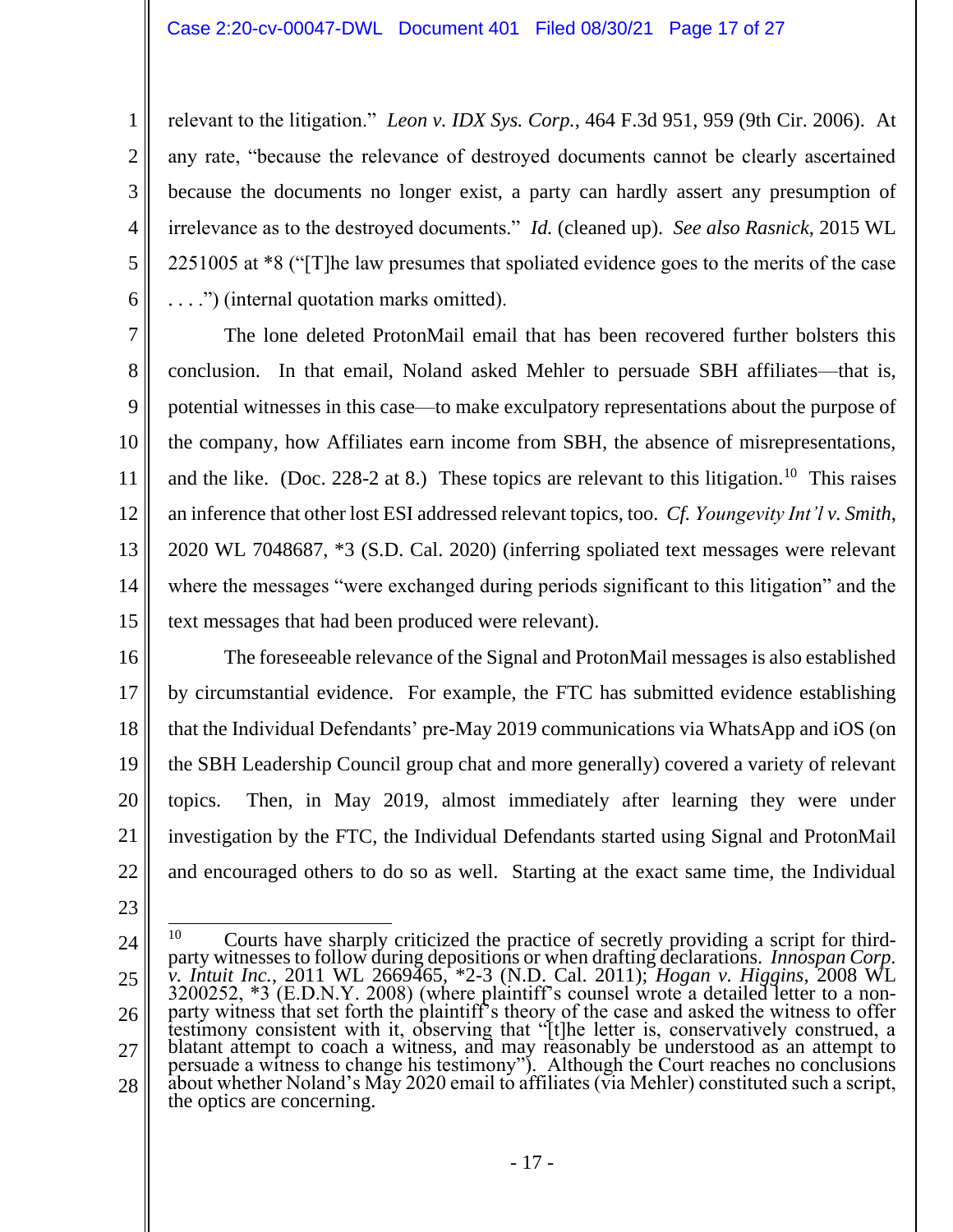dwindled to almost nothing. The reasonable inference to be drawn from these undisputed business on any text-messaging platform, at the same time that they installed an encrypted messaging service for the purpose of discussing "anything sensitive" and "important Defendants' WhatsApp and iOS communications, on relevant topics or otherwise, facts is that the Individual Defendants continued their discussions of relevant matters on Signal and ProtonMail after switching over to those apps. The alternative inference—that the Individual Defendants simply stopped communicating about anything related to their matters"—strains credulity.

 The FTC has thus carried its burden of showing the reasonably foreseeable 9 10 relevance of the destroyed ESI to this litigation.

11

1

2

3

4

5

6

7

8

### C. **Reasonable Steps To Preserve**

 The parties do not dispute that the Individual Defendants failed to take reasonable steps to preserve the deleted communications. The Individual Defendants admit that they was created after the temporary restraining order" (*id.*); and that "the un-installation of 12 13 14 15 16 17 "uninstalled the Signal messaging application just prior to having their phones forensically imaged" (Doc. 276 at 1); that "Noland did not preserve some emails from an account that Signal was intentional" (*id.* at 4). (*See also* Doc. 259-2 at 2 [Receiver's Declaration].).

messages. Minn. 2019) ("There is no doubt that Staley and Wilson are the types of persons likely to were likely to contain information relevant to this litigation. . . . Thus, the RMA Defendants were required to take reasonable steps to preserve Staley and Wilson's text messages. The RMA Defendants did not do so. [They] did not suspend the auto-erase 18 19 20 21 22 23 24 25 26 27 28 These admissions, coupled with the evidence outlined above, establish that the Individual Defendants failed to take reasonable steps to preserve the Signal and ProtonMail This is true irrespective of whether the messages were lost because of intentional deletion, through the intentional use of an auto-delete function, or some combination thereof. *Cf. Paisley Park Enters., Inc. v. Boxill*, 330 F.R.D. 226, 233-34 (D. have relevant information, given their status as principals of RMA and owners of Deliverance. Nor can there be any reasonable dispute as to the fact that their text messages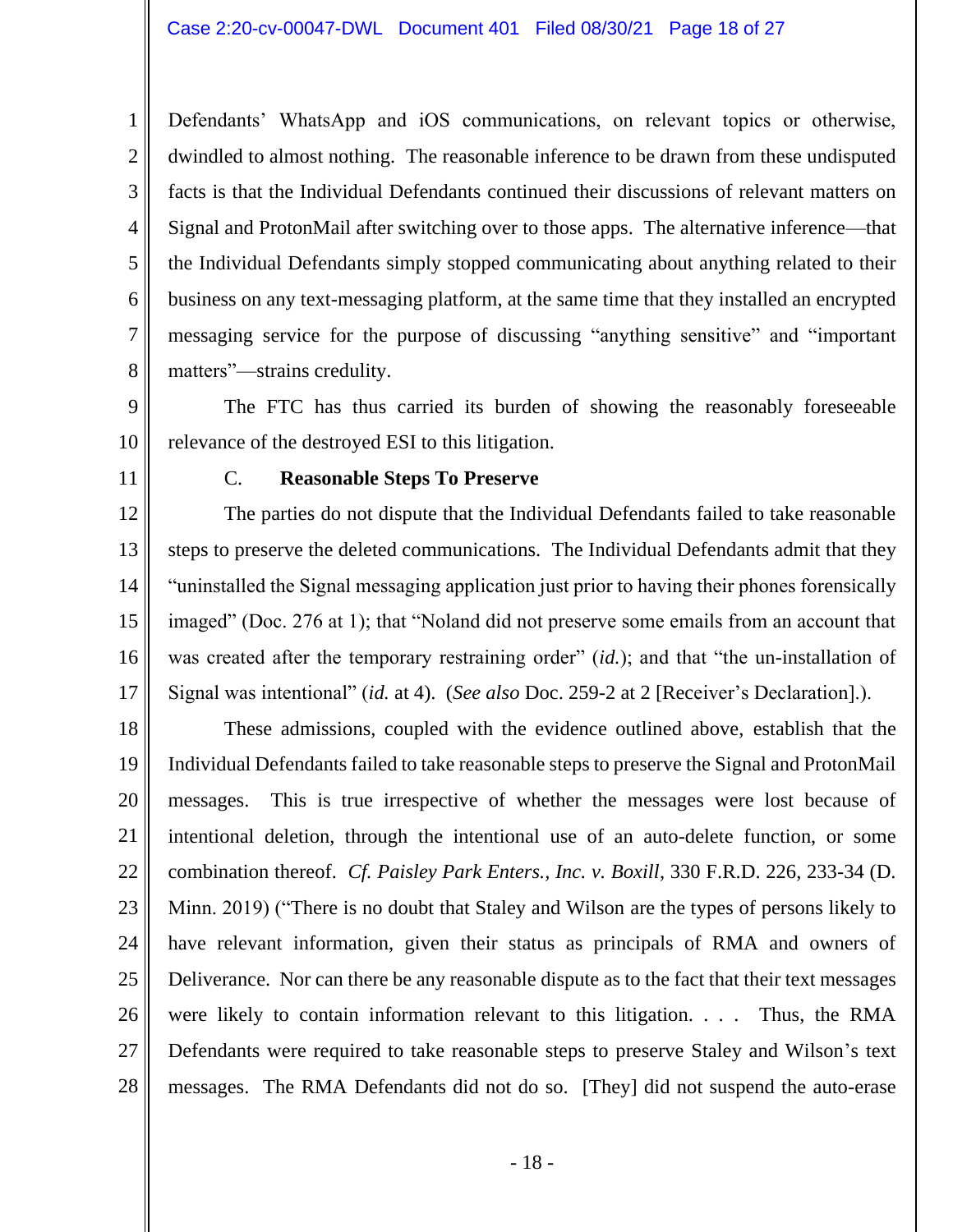disabling automatic deletion functions was not reasonable because they had control over function on their phones . . . [and it] takes, at most, only a few minutes to disengage the auto-delete function on a cell phone. . . . Failure to follow [such] simple steps . . . alone is sufficient to show that Defendants acted unreasonably."); *Youngevity*, 2020 WL 7048687 at \*2 ("Defendants' failure to prevent destruction by backing up their phones' contents or their text messages and should have taken affirmative steps to prevent their destruction when they became aware of their potential relevance.").

8

1

2

3

4

5

6

7

# D. **Replaceability**

 The next question under Rule 37(e) is whether the lost discovery "can[] be restored or replaced through additional discovery." 9 10

 The FTC argues that the lost ESI is irreplaceable, because the deletion of the missing materials, those efforts were unsuccessful. (Doc. 259 at 17-18.) The Individual Defendants do not dispute these points, acknowledging that the "forensic expert attempted to recover the Signal data and could not." (Doc. 276 at 2.) Of note, the Individual communications with the Individual Defendants on their devices. (*Id.* at 49-59.)<sup>11</sup> 11 12 13 14 15 16 17 18 19 20 messages and Signal app "leaves no way to recover them," and further argues that although the FTC and Individual Defendants' counsel worked together to attempt to retrieve the Defendants' counsel contacted 22 persons affiliated with SBH and asked them if they had any ProtonMail or Signal communications with the Individual Defendants. (Doc. 259-1 at 46-61.) The 10 responding parties reported that they did not have any ProtonMail or Signal

<sup>&</sup>lt;sup>11</sup> The Individual Defendants argue that these persons' failure to identify any responsive Signal or ProtonMail communications "supports the individual defendants' Signal or ProtonMail platforms. (*See, e.g.*, Doc. 259-1 at 49.) Further, only 10 out of 22 persons responded—the parties and the Court thus remain unaware of whether relevant the relevant communications likely would have been exchanged between the Individual about whether there may have been relevant communications between the Individual 22 23 24 25 26 27 28 position that they were using the auto-delete feature, and did not intentionally (or in actuality) destroy relevant evidence they were under a duty to preserve." (Doc. 276 at 2.) This argument is unpersuasive. The respondi had been using the auto-delete feature, instead often stating, without elaboration, that they simply did not have any records of communications with the Individual Defendants in their communications might be found on the remaining 12 persons' devices. Finally, many of Defendants. That the 10 persons who responded had no relevant messages says nothing Defendants.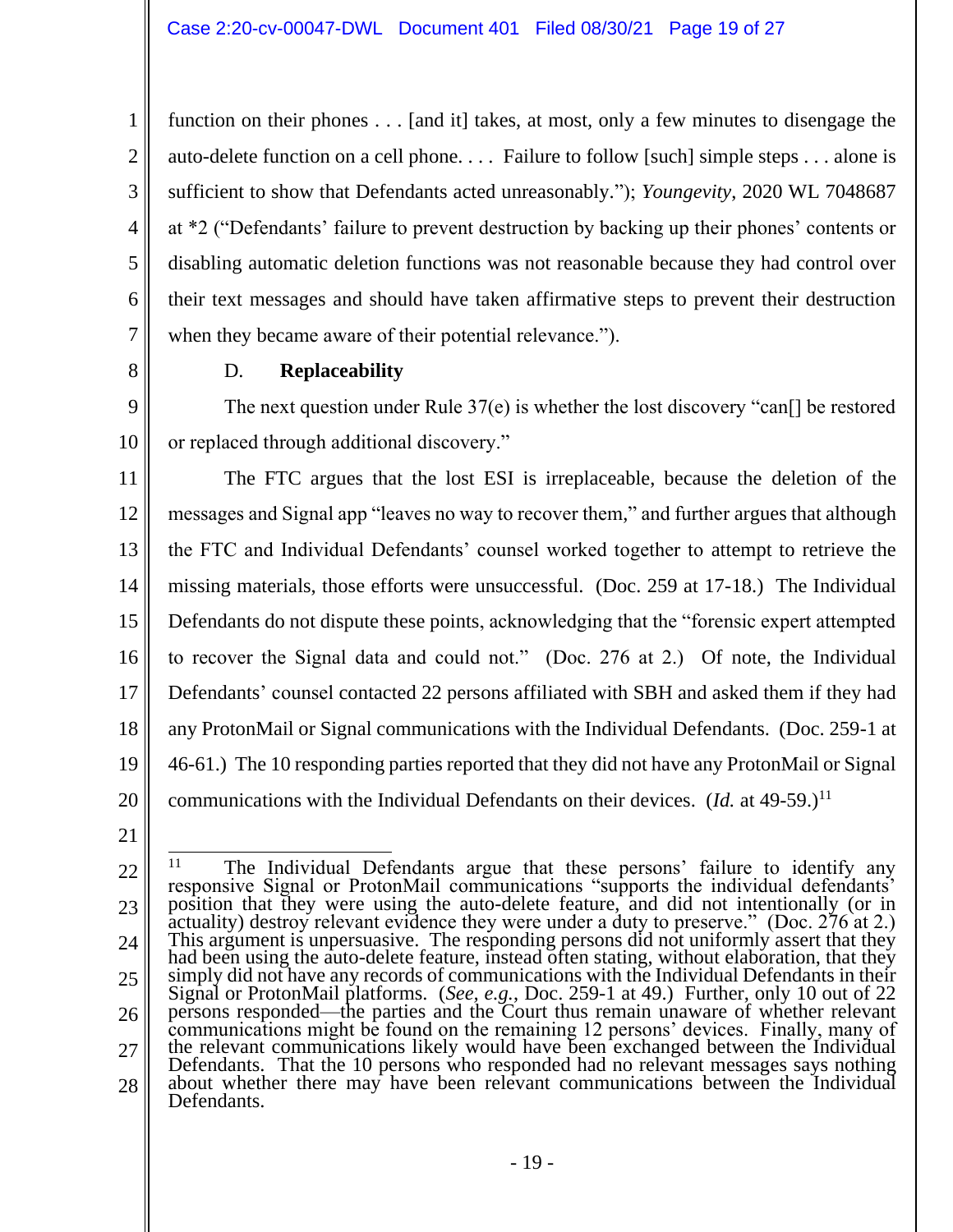The Court finds that the lost messages cannot be restored or replaced through additional discovery.

3

1

2

4

5

6

7

8

9

10

11

## E. **Finding Of Prejudice Unnecessary**

 The FTC seeks sanctions under Rule 37(e)(2). (Doc. 259 at 13-17.) That provision, unlike Rule 37(e)(1), does not require a finding of prejudice to another party from loss of Advisory Committee determined that there was no need to require a specific showing of prejudice once a finding of intent to deprive had been made." 1 Gensler, *supra*, Rule 37, the information: "Rule 37(e)(2) does not require that the court find prejudice to the party deprived of the information. While the common law spoliation tests often required a showing of prejudice for the types of severe sanctions covered by Rule 37(e)(2), the at 1203.

12 13 14 15 16 17 18 19 Thus, the Individual Defendants' argument that the FTC has not shown it was prejudiced by the loss of information (Doc. 276 at 3-4) is unavailing. Rule 37(e)(2) does not require a finding of prejudice "because the finding of intent required by the subdivision can support not only an inference that the lost information was unfavorable to the party that intentionally destroyed it, but also an inference that the opposing party was prejudiced by the loss of information that would have favored its position." Fed. R. Civ. P. 37(e), advisory committee's note to 2015 amendment. The Court addresses potential prejudice, however, when discussing the appropriate sanction.

20

### F. **Intent To Deprive**

21

# i. The Parties' Arguments

 communications. (Doc. 259 at 15-16; Doc. 276 at 4.) The Individual Defendants assert 22 23 24 25 26 27 The parties dispute whether the Individual Defendants' use of Signal and ProtonMail, and subsequent concealment and deletion of Signal and ProtonMail communications, constitute sufficient evidence of intent to deprive the FTC of these that they switched from WhatsApp and iOS to Signal in May 2019 for an innocent reason to avoid the hacking, eavesdropping, and infiltration efforts of former SBH associate Luke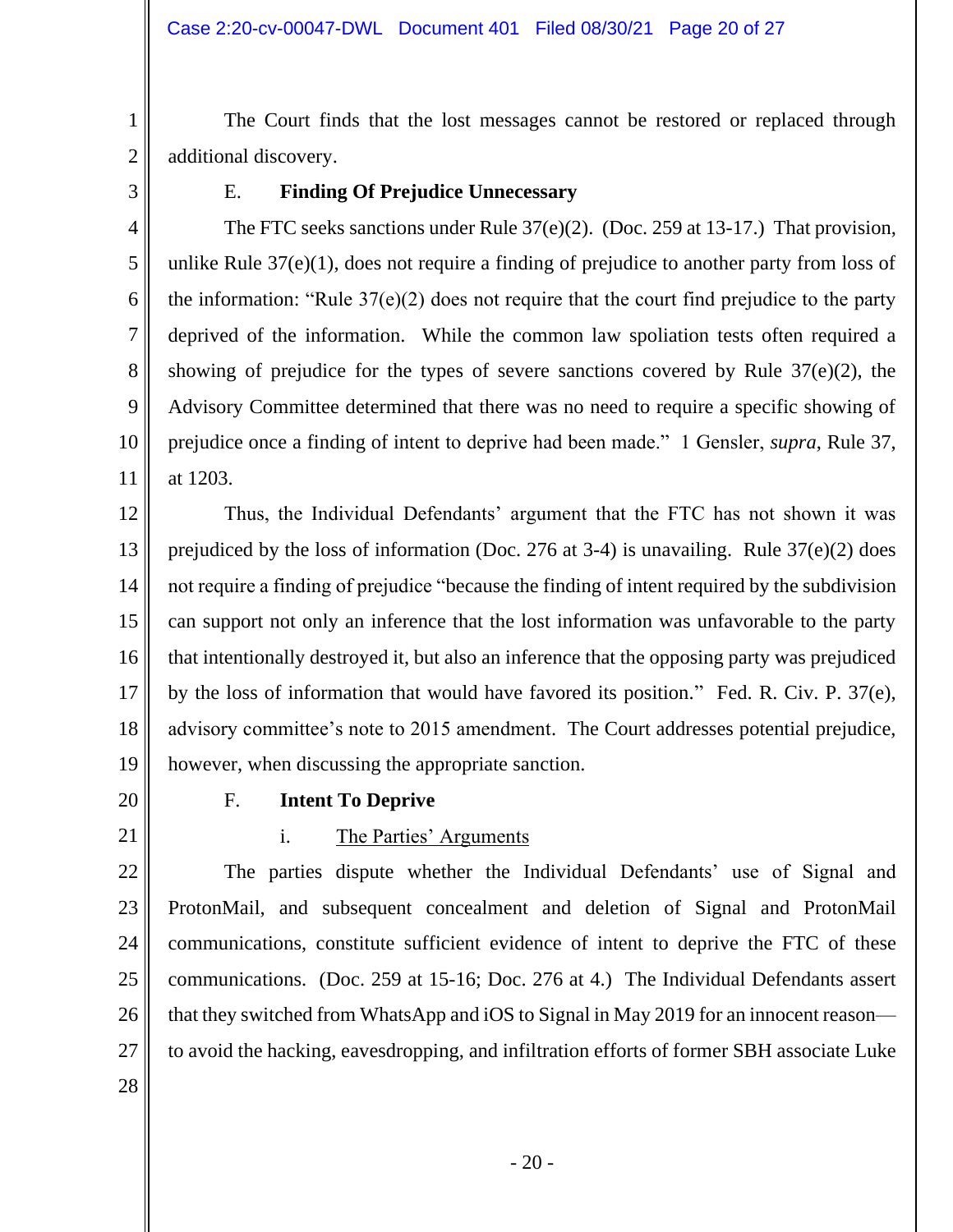Curry<sup>12</sup> and "a small group of saboteurs." (Doc. 276 at 3.)<sup>13</sup> The FTC argues this interference from Luke Curry in or around May 2019. (Doc. 259-1 at 21-22 ¶¶ 35-37.) the Individual Defendants "wanted to make sure we had whatever was the most secure at the time to be able to – sometimes we send things like a copy of a driver's license or the person who strongly urged additional cyber and in-person security measures in light of concerns tied to SBH's problems with Luke Curry motivated the installation of Signal. 1 2 3 4 5 6 7 8 9 10 11 12 13 14 15 16 17 explanation is implausible. (Doc. 259 at 8 n.2.) The FTC's investigator ran searches in the Individual Defendants' document productions and found no communications suggesting that the Individual Defendants were concerned about hacking or other Further, when later asked about the motivation to install Signal, Harris did not mention Luke Curry or any other specific hacking concerns—instead, he more generally stated that someone asks for a Social Security number or we send pictures of our kids and things like that." (*Id.* at 147-48.) Harris did, however, recall that at an unspecified time Noland raised concerns that the company and Noland's personal phone were being hacked and mentioned that Luke Curry or his associates were responsible. (*Id.* at 148.) Sacca testified that he began to have concerns that his phone was hacked as early as 2016 or 2017 and that he was the Luke Curry imbroglio. (Doc. 276-1 at 46-47.) Lina Noland also testified that hacking

<sup>19</sup> 20 <sup>12</sup> The Individual Defendants obtained, by default, a preliminary injunction against Curry in Nevada state court in December 2018. (Doc. 276-1 at 53-55.) The preliminary injunction prevents Curry from advertising, promot products; advertising, promoting, or selling SBH products; and making or disseminating disparaging remarks about any aspect of SBH, including SBH personnel. (*Id.* at 54.)

During his December 2020 deposition, Noland provided the following explanation help, you know, secure some of our messaging with the different attacks that were going on." (Doc. 259-1 at 136.) Noland continued: "Like I said, that's when we started noticing<br>some issues that were going on with our phones. It seemed like – it just started ramping<br>up more and more. We thought it was going t then he had a preliminary injunction on him from the Nevada state court... 21 22 23 24 25 26 27 28 <sup>13</sup> During his December 2020 deposition, Noland provided the following explanation for why he chose to install the Signal app in May 2019: "Best I can remember, we were being – we were being – we were being attacked by different people that Luke Curry was stirring up, and it seemed to be some hacking going on. So we wanted to be able to try to court. We thought that that would – and he had a temporary restraining order on him, and then he had a preliminary injunction on him from the Nevada state court. . . . So we thought, with those measures from a judge – from a state judge, that maybe that would<br>quiet some of that noise down, and it seemed to for a little bit period of time, and then it<br>started to ramp back up. And then it looked started to ramp up." (*Id.* at 137.) Noland testified that the same reasons motivated him to start using ProtonMail. (*Id.* at 140-41.)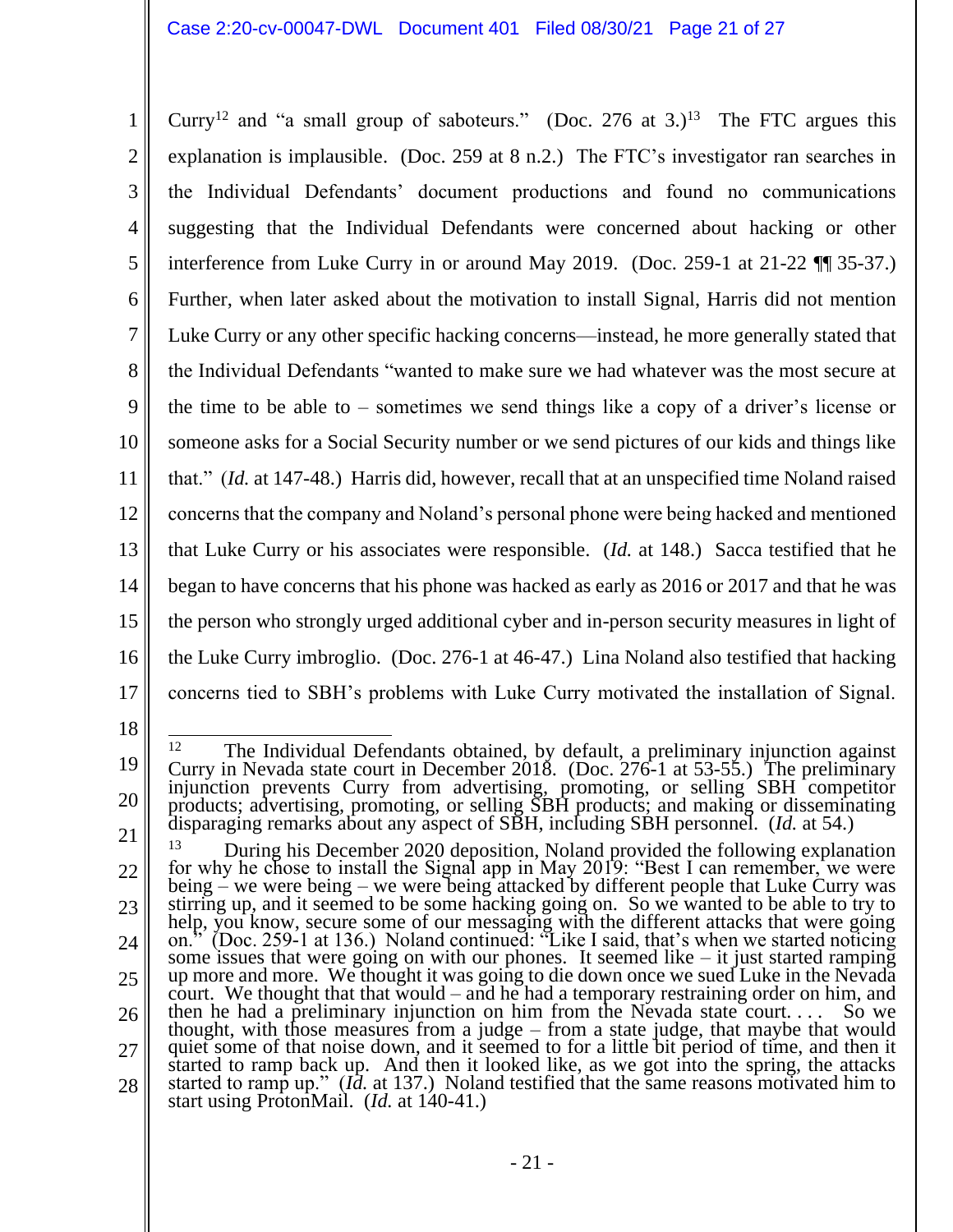(Doc. 276-1 at 29-30, 32.)

 As for Noland's failure to disclose his ongoing use of Signal and ProtonMail during information when he was cut off by the FTC's counsel. (Doc. 259-1 at 141-42.) The FTC his February 2020 deposition, Noland contends that he was attempting to provide this asserts that this explanation is implausible. (Doc. 259 at 12.)

 log would somehow have revealed to the FTC who donated money to them." (Doc. 277 at 6 7 8 9 10 11 12 13 14 15 As for the Individual Defendants' deletion of the Signal app in August 2020, they contend it was justified because they didn't want the FTC to learn the names of the individuals who have been donating to their legal defense in this case. (Doc. 276 at 1-2; Doc. 259-1 at 140, 148; Doc. 276-1 at 50-51.) The FTC argues this explanation is implausible because "Defendants do not explain how a mere list of contacts and a phone 7.) Further, the FTC argues, at other points in this litigation the Individual Defendants have represented that they don't know the identity of their donors, so it is inconsistent for them to aver that they don't know their donors' identities while simultaneously positing that they needed to delete Signal to protect those unknown persons' identities. (*Id.* at 7-8.)

16

1

2

3

4

5

### ii. Analysis

 ProtonMail messages. The most decisive factor is the timing of the installation and use of *one day* after Noland discovered the FTC was investigating him and SBH. The Individual Defendants would have the Court believe this timing was a coincidence—they happened hacking attempts from Curry and his fellow "saboteurs." This explanation is incredible. 17 18 19 20 21 22 23 24 25 26 27 28 The FTC has easily carried its burden of showing that the Individual Defendants acted with the intent to deprive the FTC of the information contained in the Signal and Signal and ProtonMail. The Individual Defendants installed these apps in late May 2019, to install elaborate encrypted privacy-focused apps immediately after discovering they were the subject of an FTC investigation because, around that same time, they noticed Apart from the Individual Defendants' testimony, there is no documentary or other evidence supporting the notion that the Individual Defendants were being hacked at this time. (Doc. 259-1 at 21-22 ¶¶ 35-37.)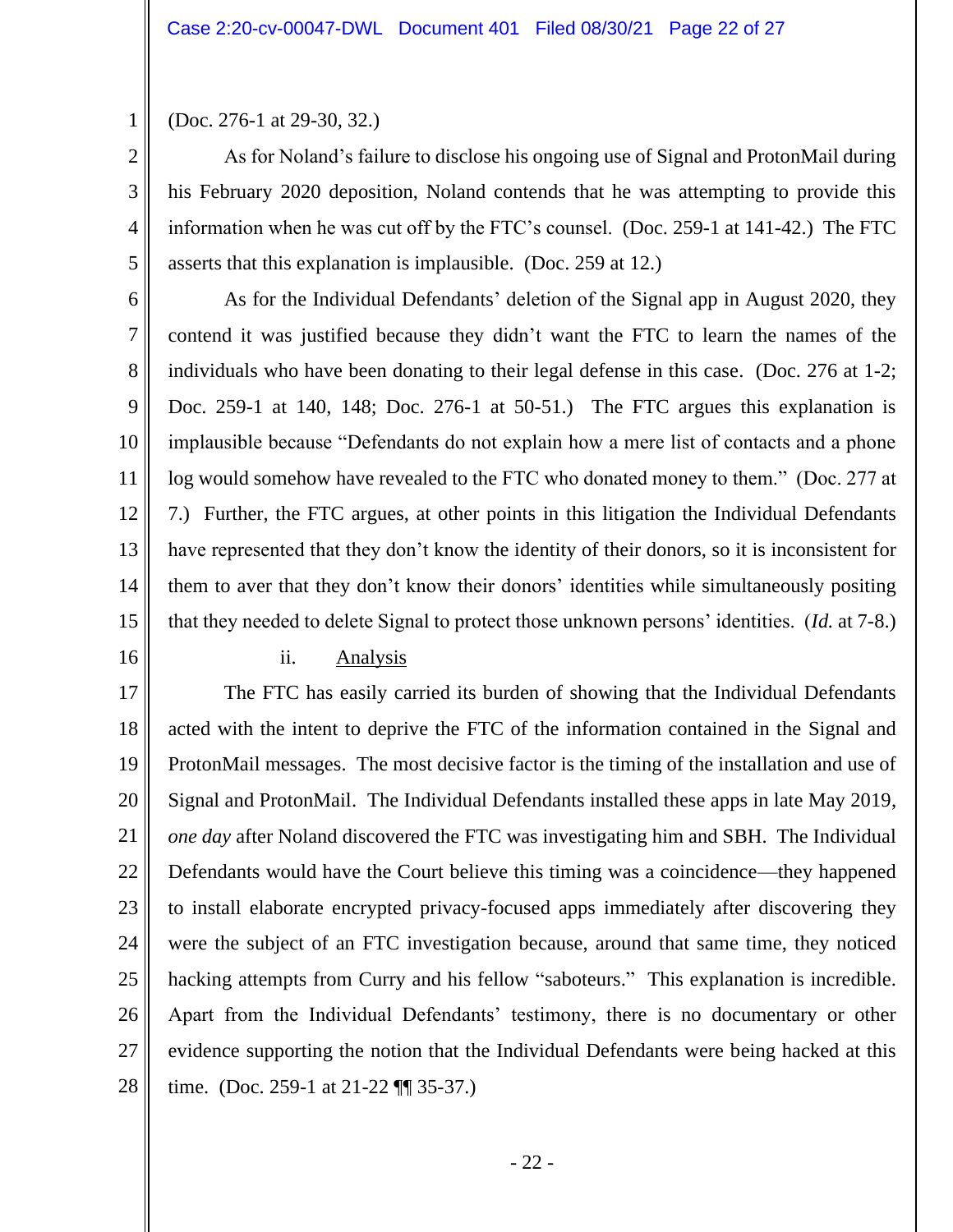The plausibility of this explanation is further undermined by Noland's failure to deposition, despite being asked targeted questions on this exact topic. If the switch to these so. His failure to do so raises the inference that the motivation for switching to the accounts was more nefarious. *Herzig v. Ark. Found. for Med. Care, Inc.*, 2019 WL 2870106, \*4-5 application to engage in "numerous responsive communications with one another and with other AFMC employees," yet provided an "initial misleading response . . . that [they] had until discovery was nearly complete," that the plaintiffs had engaged in "intentional, bad- "warrants a sanction"). 1 2 3 4 5 6 7 8 9 10 11 12 13 14 disclose the existence of the Signal or ProtonMail accounts during his February 2020 accounts was part of an innocuous effort to avoid hacking, Noland could have easily said (W.D. Ark. 2019) (concluding, where the plaintiffs "install[ed] and [began] using the Signal application on their mobile devices" after the dispute arose, and used the Signal no responsive communications" and "did not disclose that they had switched to [Signal] faith spoliation of evidence" that constituted "an abuse of the judicial process" and

 he was confused and/or got cut off by the FTC's counsel). The deposition transcript 15 16 17 18 19 20 The Court also rejects the Individual Defendants' proffered justification for Noland's failure to disclose the Signal and ProtonMail accounts during his deposition (*i.e.*  contains no evidence of confusion or an interruption, Noland also failed to disclose the accounts in response to a later question about encrypted communications, and Noland made no effort to correct the transcript after the deposition was complete.

 discovering despite Noland's efforts to destroy it, serves as further circumstantial proof  $\overline{1}$  Gensler, *supra*, Rule 37 at 1202 ("[A] court can find intent to deprive based on disputed issues in this case. If the evidence being destroyed was potentially harmful to the Individual Defendants' case, it is reasonable to infer that their motivations for destroying 21 22 23 24 25 26 27 28 The content of the ProtonMail email from May 2020, which the FTC lucked into that the Individual Defendants' evidence-destruction efforts were not innocuous. 1 circumstantial evidence."). As discussed elsewhere in this order, the May 2020 email can be construed as an attempt to shape the testimony of third-party witnesses on the key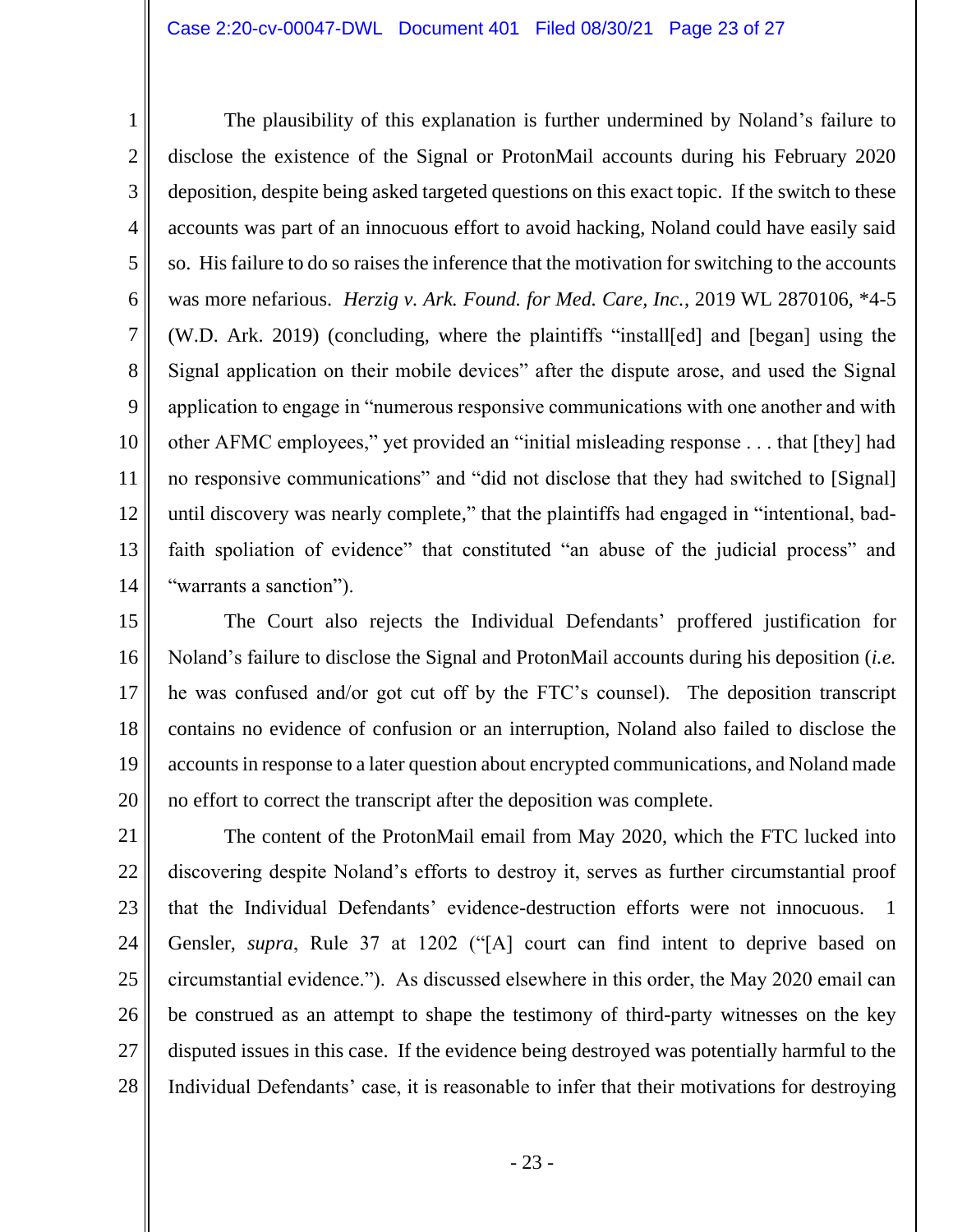it were not innocuous.

1

2

3

4

8

9

10

 *pièce de résistance*. Notably, the Individual Defendants took this step without the knowledge or approval of their counsel. This was an outrageous maneuver that raises a unexplained, blatantly irresponsible behavior leads the court to conclude that Boeing acted 5 6 7 Finally, the coordinated deletion of the Signal app from the Individual Defendants' phones in August 2020, just as the phones were about to be turned over for imaging, is the strong inference of bad faith. *Cf. Ala. Aircraft Indus., Inc. v. Boeing Co.*, 319 F.R.D. 730, 746 (N.D. Ala. 2017) ("No credible explanation has been given as to why they departed from the ... protocols and intentionally deleted Blake's information.... This type of with the intent to deprive  $\dots$ .").

 proffered justification for their coordinated deletion effort (*i.e.,* they wanted to prevent the FTC from learning the identify of their donors). As an initial matter, this explanation would have already been deleted. But seeing a contact list and/or call log would not, on its own, tell the FTC anything about which of the Individual Defendants' contacts were as to these persons' identities. If the Individual Defendants are unaware of this information, how could the FTC have gleaned it from a mere examination of their call logs 11 12 13 14 15 16 17 18 19 20 21 22 23 24 25 26 This inference is not undermined, in any way, by the Individual Defendants' makes no sense. If, as Noland testified, the Signal app was set on "auto-delete," then the only information the FTC could have extracted from the Signal apps on the Individual Defendants' phones was their contact lists and call logs—the content of any messages donating to their legal defense. Further, the Individual Defendants have asserted ignorance and contact lists? More important, putting aside these logical contradictions, the Individual Defendants "donor protection" defense fails for the more fundamental reason that they were not entitled to take it upon themselves to delete the entire Signal app (which contained at least some discoverable, relevant information) simply because they didn't want the FTC to have access to other non-privileged information that might be found in the app.

27

28

G. **Adverse Inference** 

The FTC seeks an inference that the spoliated evidence is presumed to be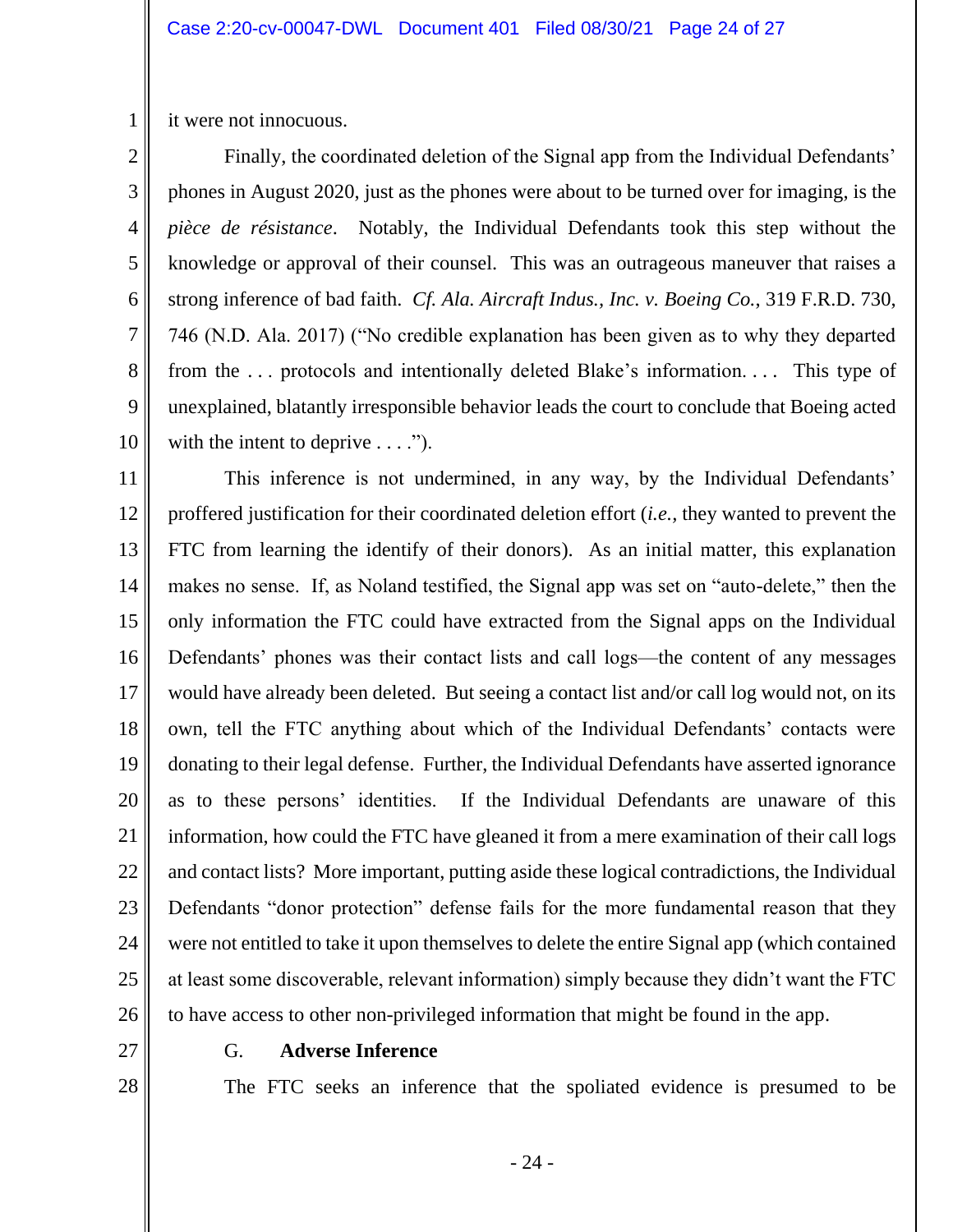1

2

3

8

 unfavorable to the Individual Defendants. (Doc. 259 at 19-20.) The Individual Defendants object to this adverse inference as "yet to be articulated." (Doc. 276 at 4.) They also assert that the FTC's motion goes to witness credibility more than the loss of potentially relevant evidence, so the FTC's interests can be vindicated through cross-examination rather than an adverse inference. (*Id.* at 3-4.) Finally, they emphasize that the prejudice to the FTC is minimal because "this case concerns claims of false and misleading marketing and a fraudulent compensation plan" and "the overwhelming majority of evidence in this case is 4 5 6 7 public knowledge or in the FTC's possession." (*Id.* at 4.)

 that the requested adverse-inference sanction is appropriate. As explained above, it is to this litigation. Further, the Individual Defendants' conduct violated not only Rule 37(e), but also the MIDP (Doc. 14 at 8); the TRO (Doc. 38 at 21), and the preliminary injunction including the drawing of an adverse inference. *See generally Nyerges v. Hillstone Rest.*  9 10 11 12 13 14 15 16 17 18 19 It is true that "the severe measures authorized by [Rule  $37(e)(2)$ ] should not be used when the information lost was relatively unimportant or lesser measures such as those specified in subdivision  $(e)(1)$  would be sufficient to redress the loss." Fed. R. Civ. P. 37(e) advisory committee's note to 2015 amendment. Nevertheless, the Court concludes likely that the deleted Signal and ProtonMail communications addressed matters relevant (Doc. 109 at 17). These violations raise the possibility of Rule 37(b)(2) sanctions, *Grp. Inc.*, 2021 WL 3299625, \*8-17 (D. Ariz. 2021).

 appear to have been "relatively unimportant" and lesser remedies would be insufficient under the circumstances. Indeed, courts have suggested that even stronger sanctions than *e.g., WeRide Corp. v. Kun Huang*, 2020 WL 1967209, \*9 (N.D. Cal. 2020) ("The amount 20 21 22 23 24 25 26 27 28 To the extent the Individual Defendants' position is that the relevant evidence they destroyed in violation of the Court's orders was insufficiently prejudicial to warrant an adverse-inference sanction, this argument lacks merit. The information lost does not those sought here by the FTC may be permissible to address analogous misconduct. *See,*  of spoliation that AllRide concedes is staggering. AllRide admits that it kept its companywide policy of deleting from its server all emails older than 90 days until months after the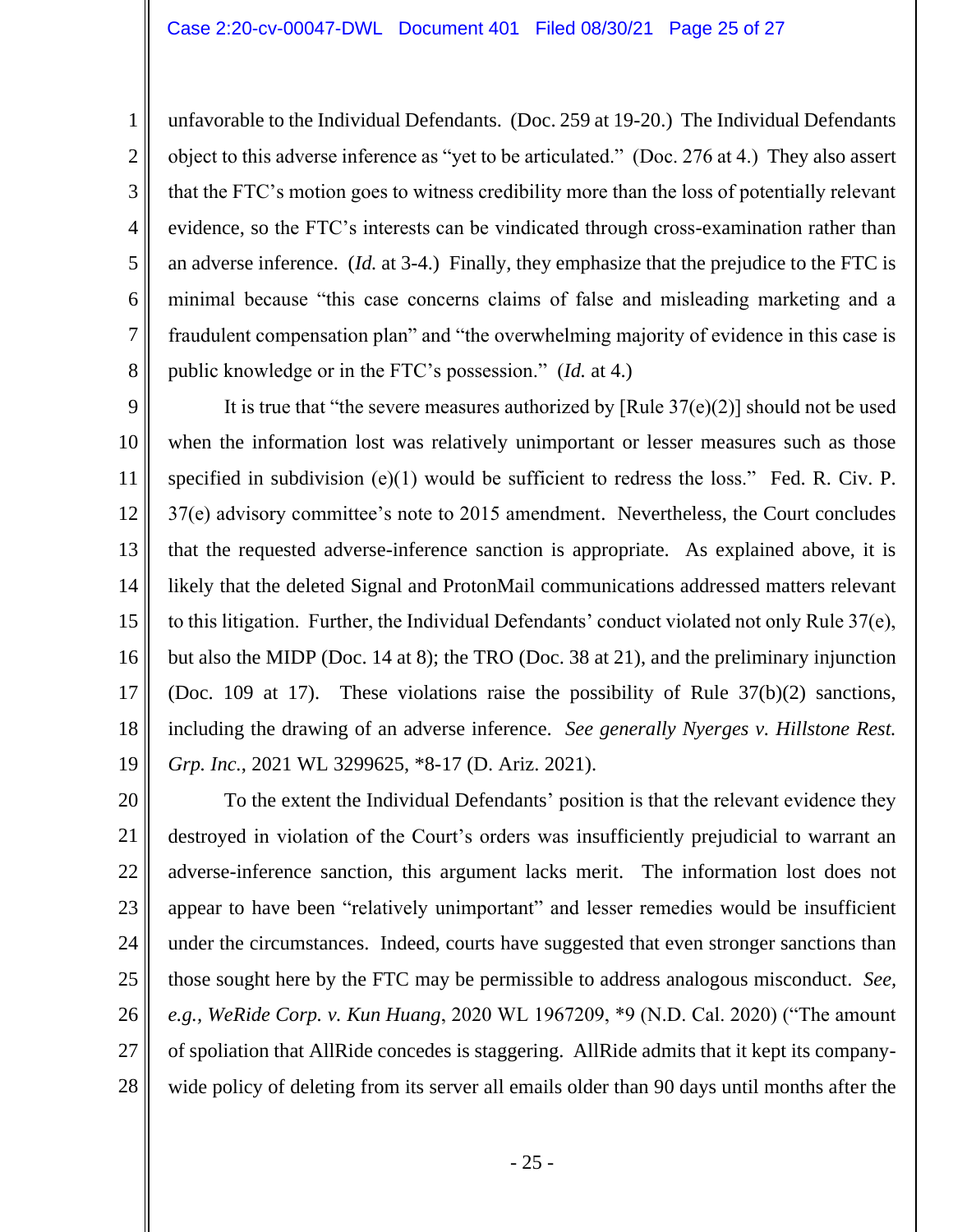preliminary injunction issued . . . and that its employees began communicating with DingTalk's ephemeral messaging feature after the preliminary injunction issued. Based on these undisputed facts, the Court finds it appropriate to issue terminating sanctions."); not all the RMA Defendants did and did not do. Most troubling of all, they wiped and information, after the parties had entered into an agreement regarding the preservation and production of ESI, and after Plaintiffs had sent Defendants a letter alerting them to the fact software expert. But the content will never be known because of Staley and Wilson's commenced."). Accordingly, a general adverse inference is proper. *Cf. Moody v. CSX*  1 2 3 4 5 6 7 8 9 10 11 12 13 14 15 16 17 18 19 *Paisley Park Enterprises*, 330 F.R.D. at 233-34 ("Failure to [turn off the auto-delete function] . . . alone is sufficient to show that Defendants acted unreasonably. But that is destroyed their phones after Deliverance and RMA had been sued, and, in the second instance for Wilson, after the Court ordered the parties to preserve all relevant electronic they needed to produce their text messages. As Plaintiffs note, had Staley and Wilson not destroyed their phones, it is possible that Plaintiffs might have been able to recover the missing text messages by use of the 'cloud' function or through consultation with a intentional acts. . . . This is even more egregious because litigation had already *Transportation, Inc.*, 271 F. Supp. 3d 410, 432 (W.D.N.Y. 2017) (imposing adverse inference sanction when evidence was spoliated with intent to deprive); *Ala. Aircraft*, 319 F.R.D. at 746-47 (same).

 Finally, the Individual Defendants suggest that this matter "can better be addressed through an evidentiary hearing." (Doc. 276 at 1.) However, the Individual Defendants make no effort to identify the evidence they would attempt to submit during such a hearing parties in relation to the FTC's motion. No evidentiary hearing is required in these 65 (9th Cir. 2003) ("Paladin is correct that Rule 37(c)(1) permits a court to impose sanctions only 'after affording an opportunity to be heard.' However, conforming to the rule does not require an evidentiary hearing in every case. . . . Here, Paladin received notice 20 21 22 23 24 25 26 27 28 or explain how it would differ from the voluminous evidence already submitted by the circumstances. *Cf. Paladin Associates, Inc. v. Montana Power Co.*, 328 F.3d 1145, 1164